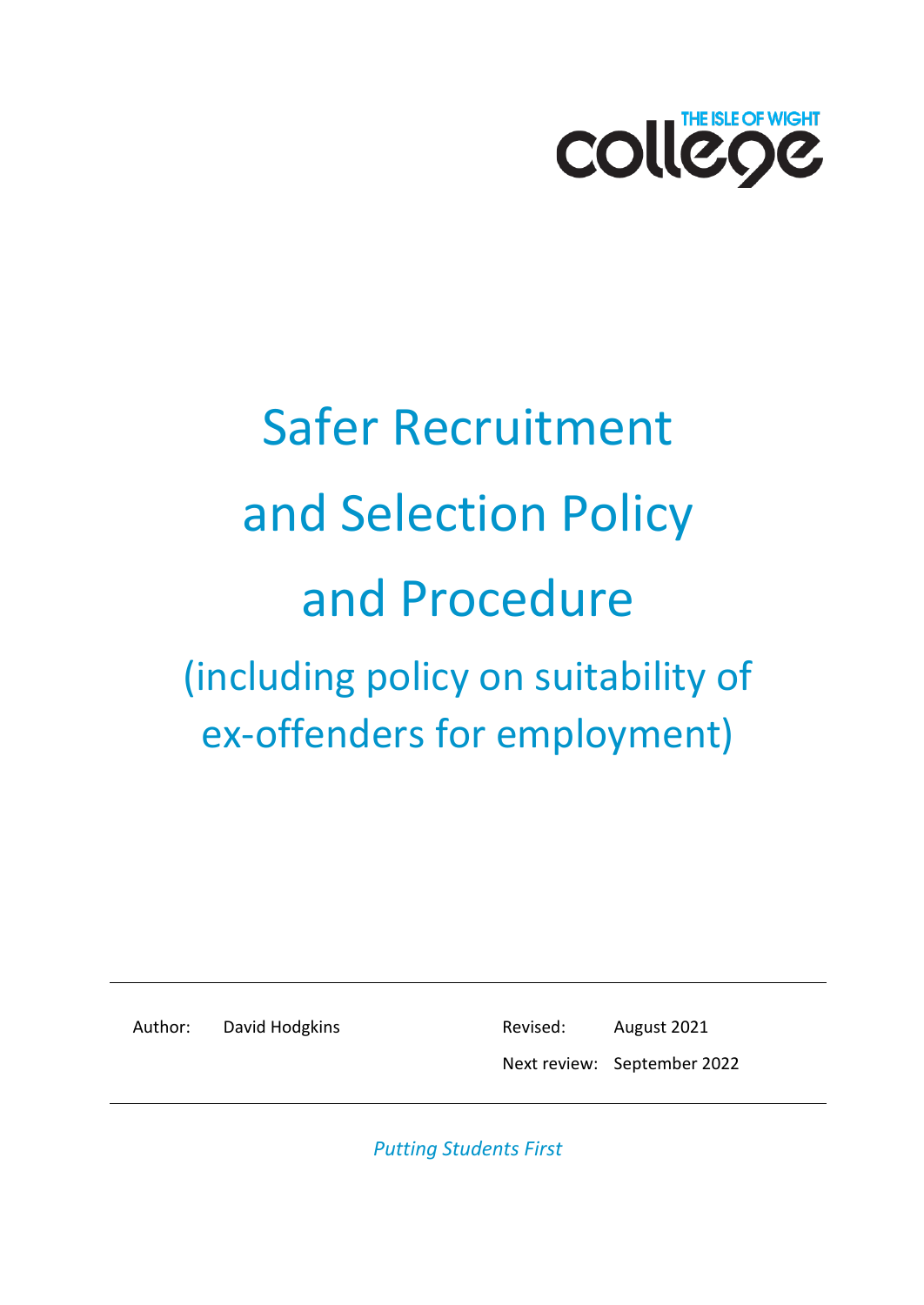## **Chronology of updates**

| August 2021 | Additional appendix on 'Guidance for candidates on declaring criminal<br>records and other relevant information' |
|-------------|------------------------------------------------------------------------------------------------------------------|
|             |                                                                                                                  |
|             |                                                                                                                  |
|             |                                                                                                                  |
|             |                                                                                                                  |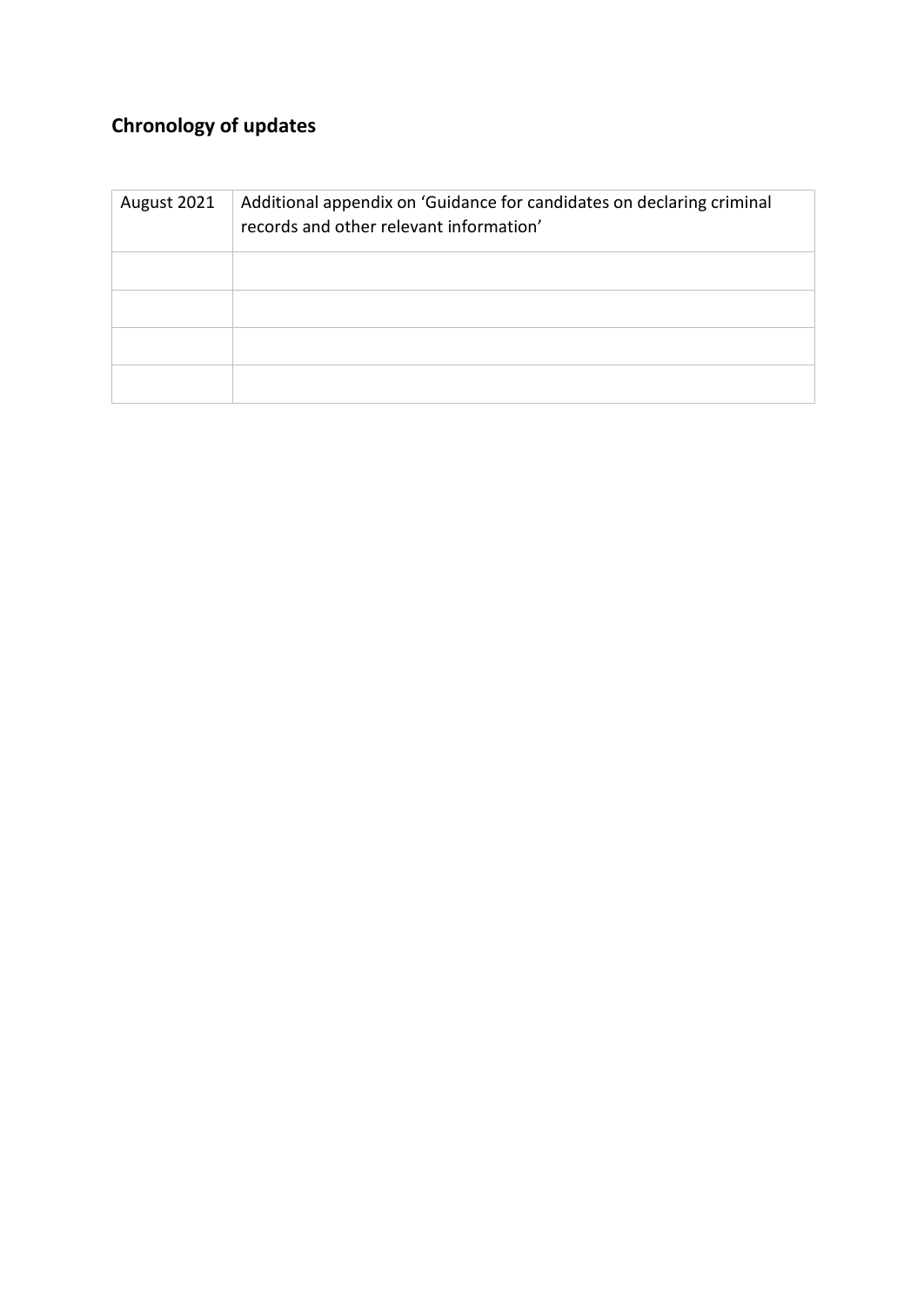## Contents

| 1.  |                                                                                                                                                                            |
|-----|----------------------------------------------------------------------------------------------------------------------------------------------------------------------------|
| 2.  |                                                                                                                                                                            |
| 3.  |                                                                                                                                                                            |
| 4.  |                                                                                                                                                                            |
| 5.  |                                                                                                                                                                            |
| 6.  |                                                                                                                                                                            |
| 7.  |                                                                                                                                                                            |
| 8.  |                                                                                                                                                                            |
| 9.  |                                                                                                                                                                            |
| 10. |                                                                                                                                                                            |
| 11. |                                                                                                                                                                            |
| 12. |                                                                                                                                                                            |
| 13. |                                                                                                                                                                            |
| 14. |                                                                                                                                                                            |
| 15. |                                                                                                                                                                            |
| 16. |                                                                                                                                                                            |
| 17. |                                                                                                                                                                            |
| 18. |                                                                                                                                                                            |
| 19. |                                                                                                                                                                            |
| 20. |                                                                                                                                                                            |
| 21. |                                                                                                                                                                            |
|     | Appendix 1: Policy statement on the requesting of criminal record (DBS) checks and the                                                                                     |
|     | Appendix 2: Guidance note to applicants on disclosing information about criminal cautions,<br>convictions and other relevant information during the recruitment process 26 |
|     | Appendix 3: Guidance on risk assessment for the employment of ex-offenders 31                                                                                              |
|     |                                                                                                                                                                            |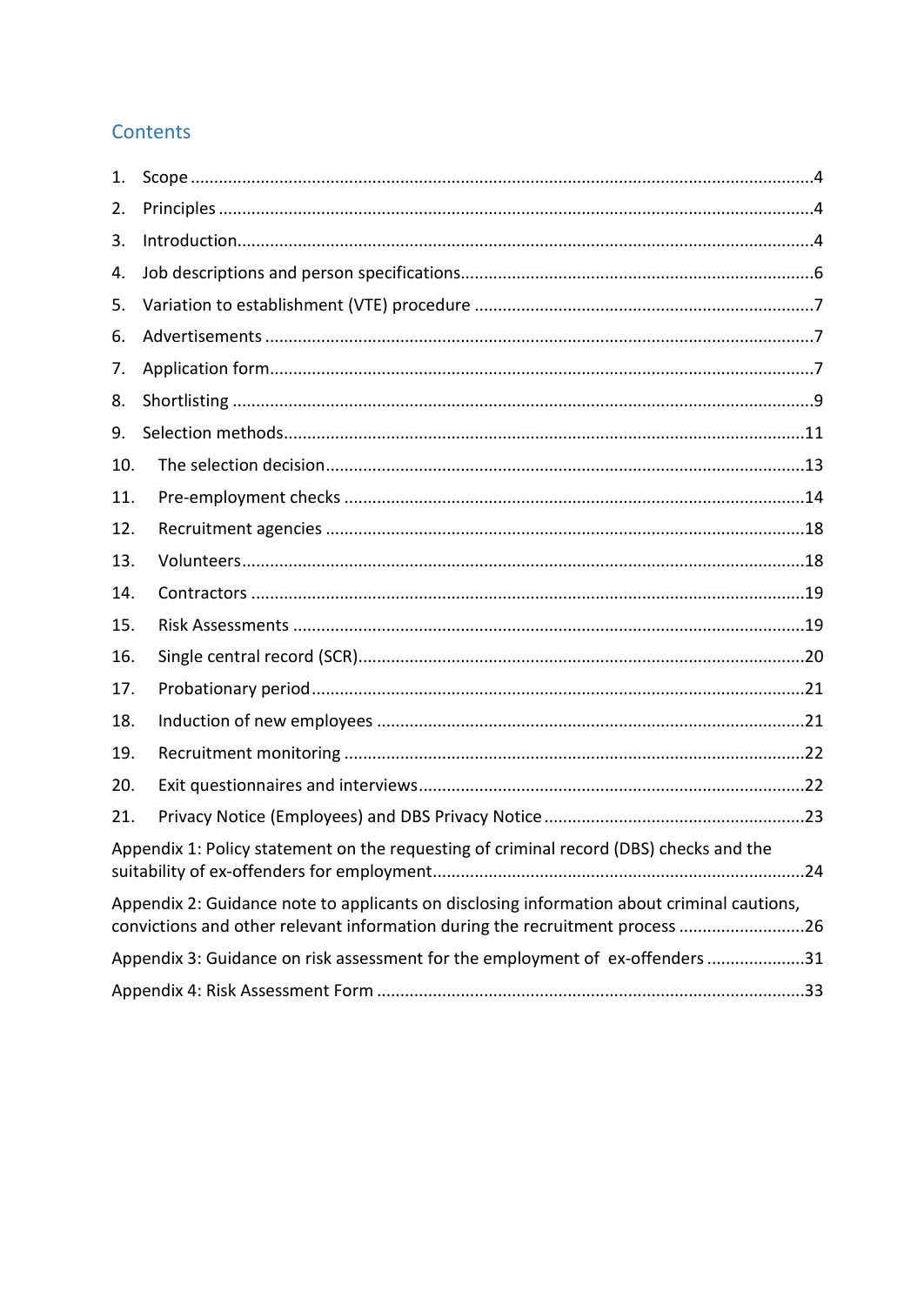## <span id="page-3-0"></span>1. Scope

This policy provides information for College managers, employees and all job applicants on the safer recruitment and selection processes used by the College. The Policy has been developed taking into account the Department for Education's 'Keeping Children Safe in Education' (KCSiE) statutory guidance for Schools and Colleges, which is updated annually. The policy sets out statutory requirements and other best practice guidelines to assist in making the recruitment process as effective as possible and ensuring the best candidate is selected for the College. In particular the policy is designed to ensure that the safeguarding of children and adults with care or support needs is paramount at every stage of the recruitment process.

This policy covers the recruitment, selection and pre-employment checking process for all permanent and temporary staff, this includes the policy on the suitability of exoffenders for employment, which is included as an appendix. The policy also includes the procedures to be followed for agency staff, volunteers and contractors.

## <span id="page-3-1"></span>2. Principles

This policy sets out to:

- Ensure the safegarding of children and adults with care or support needs is at the forefront of the recruitment and selection procedure
- Identify and advise on safer recruitment practices that should be adopted by all staff involved in recruitment and selection at the College
- Outline the safer recruitment training that all those involved in a significant amount of training recruitment and selection must attend
- Encourage good practice and adopt an equal opportunities approach throughout
- Explain the College's policy and procedure on recruitment and selection, in-line with legal obligations
- Specify what information is required from recruiting manager/interviewing panel at each stage
- Indicate what the Human Resources team will do in response at each stage
- Assist the College in recruiting the best people for each job in a fair, transparent and efficient way.
- Ensure that pre-employment checks follow best practice and are carried out in line with statutory guidance and in line with the requirements of the DBS (Disclosure and Barring Service).

## <span id="page-3-2"></span>3. Introduction

3.1 Effective recruitment and selection is central and crucial to the successful functioning of The Isle of Wight College. It depends on finding people with the necessary skills, expertise, qualifications and motivation to deliver the College's strategic objectives and to make a positive contribution to the values and aims of the organisation.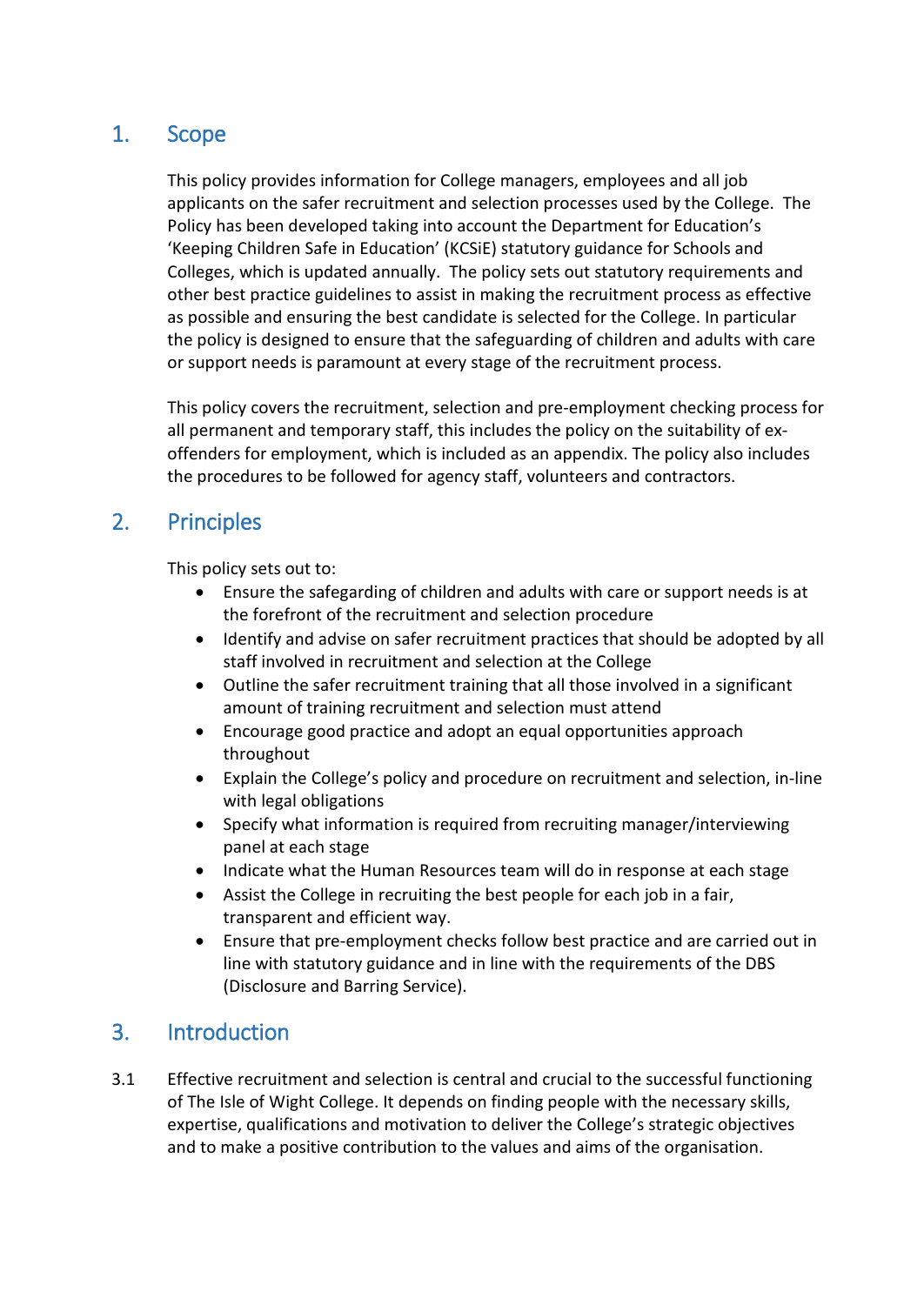- 3.2 At least one person involved in the short listing and interview process must be trained in safer recruitment and equality and diversity legislation. If this is not possible, HR will assist in the shortlisting and interviewing process.
- 3.3 All organisations which employ staff or volunteers to work with children and/or adults with care or support needs should adopt a consistent and thorough process of safer recruitment in order to ensure that people who are unsuitable to work with children and/or adults with care or support needs are prevented from doing so.
- 3.4 Safer recruitment practice should include those persons who may not have direct contact with children and adults with care or support needs, but because of their presence and familiarity in certain settings will still be seen as safe and trustworthy. The principles of safer recruitment will be included in the terms of any contract drawn up between the organisation and contractors or agencies that provide services to children and adults with care or support needs for whom the College is responsible. The College will monitor compliance with the contract, which should also include a requirement that the provider will not sub-contract to any personnel who have not been part of a safer recruitment process.
- 3.6 The College identifies all employees as working in regulated activity. This is on the basis that the College is a provider of education mainly for children aged under 18 and all College staff on campus have the opportunity for regular unsupervised contact with those children.
- 3.7 As a result of the above all employees are required to complete an enhanced criminal record check which is processed by the College's HR department through the Disclosure and Barring Service (DBS). This includes a children's barred list check for all staff to establish whether an individual is listed as barred from working in regulated activity with children. A number of staff will also be subject to an adult barred list check where their specific role involves providing personal care and support to adult learners.
- 3.8 The Isle of Wight College complies fully with the requirements of the Rehabilitation of Offenders Act 1974 (Exceptions) Order and the DBS Code of Practice. The College undertakes to treat all applicants for positions fairly and undertakes not to discriminate unfairly against any one subject to a criminal record check on the basis of a conviction or other information revealed. For more information, please see Appendix 1 and 2 for our policy statement on the Suitability of Ex-Offenders for Employment and Guidance for Candidates on declaring relevant criminal records and other relevant information
- 3.9 The College is committed to equality of opportunity and ensuring that the right person is appointed for each position based on merit including the relevant qualifications and skills. The College actively seeks to ensure that recruitment process is objective and the College will not tolerate discrimination based on any of the protected characteristics defined in the Equality Act 2010, which are age, disability, sex, race, faith or belief, sexual orientation, gender reassignment, pregnancy/maternity and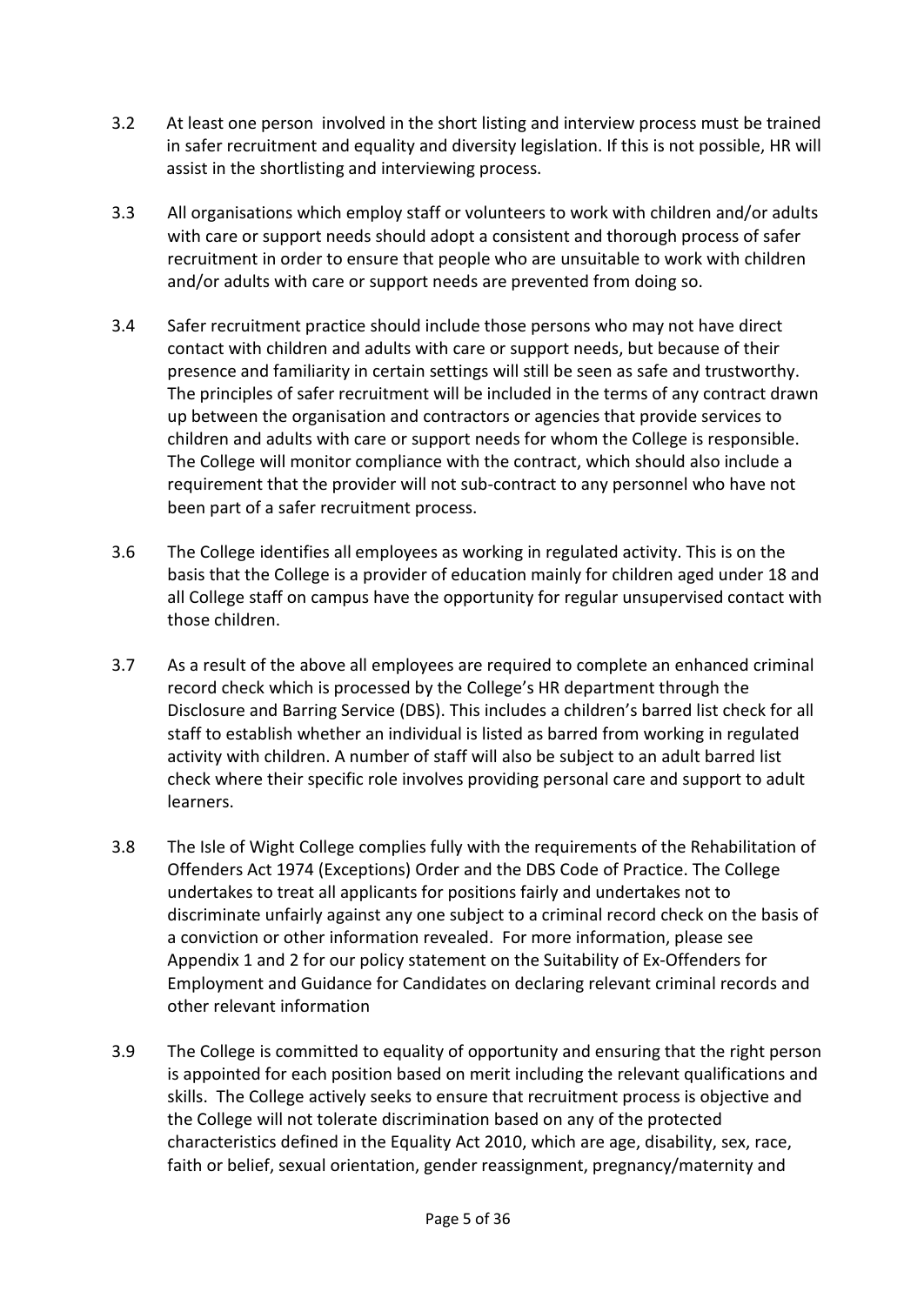marriage/civil partnership. In addition, selection criteria and procedures are frequently reviewed to ensure individuals are selected, promoted and treated on the basis of their relevant merits and abilities.

Fairness and equality in selection consists of adhering to three basic stages:

- Drawing up valid selection criteria based on the person specification
- Collecting relevant information about applicants
- Objectively assessing applicants against the selection criteria.

## <span id="page-5-0"></span>4. Job descriptions and person specifications

- 4.1 When a job becomes vacant the requirements should be reviewed to decide whether the post is still needed or whether changes are necessary. Any changes to the job description should be made before the recruitment process commences.
- 4.2 The process of making any changes to an existing post, or introducing a new post will be supported by the Job Evaluation process.
- 4.3 The job description should clearly set out the extent of the relationship with, and the degree of responsibility for safeguarding of children and adults with care and support needs with whom the person will have contact. It should also set out the requirements of the post holder to be committed to complying with and promoting the College's policies on safeguarding across all students regardless of their specific role and the level of contact with student or responsibility for safeguarding.
- 4.4 The purpose of a Person Specification is to identify the skills, expertise and qualifications required by the post holder. Each applicant must be measured against the criteria at both the shortlisting and interview stage.

The person specification must include the following requirements:

- Essential and desirable criteria
- Educational and professional qualifications
- Experience / knowledge
- Skills / abilities
- 4.3 If a Genuine Occupational Requirement is one of the essential criteria for the job, this must be justified. For example, a male LSA could be required to provide personal care services to a male student.
- 4.4 During the recruitment process the four ways of assessing whether an applicant meets the criteria are:
	- application form
	- practical task(s), for example micro-teach, written or IT based exercise or other skills based assessment activities.
	- interview and
	- references.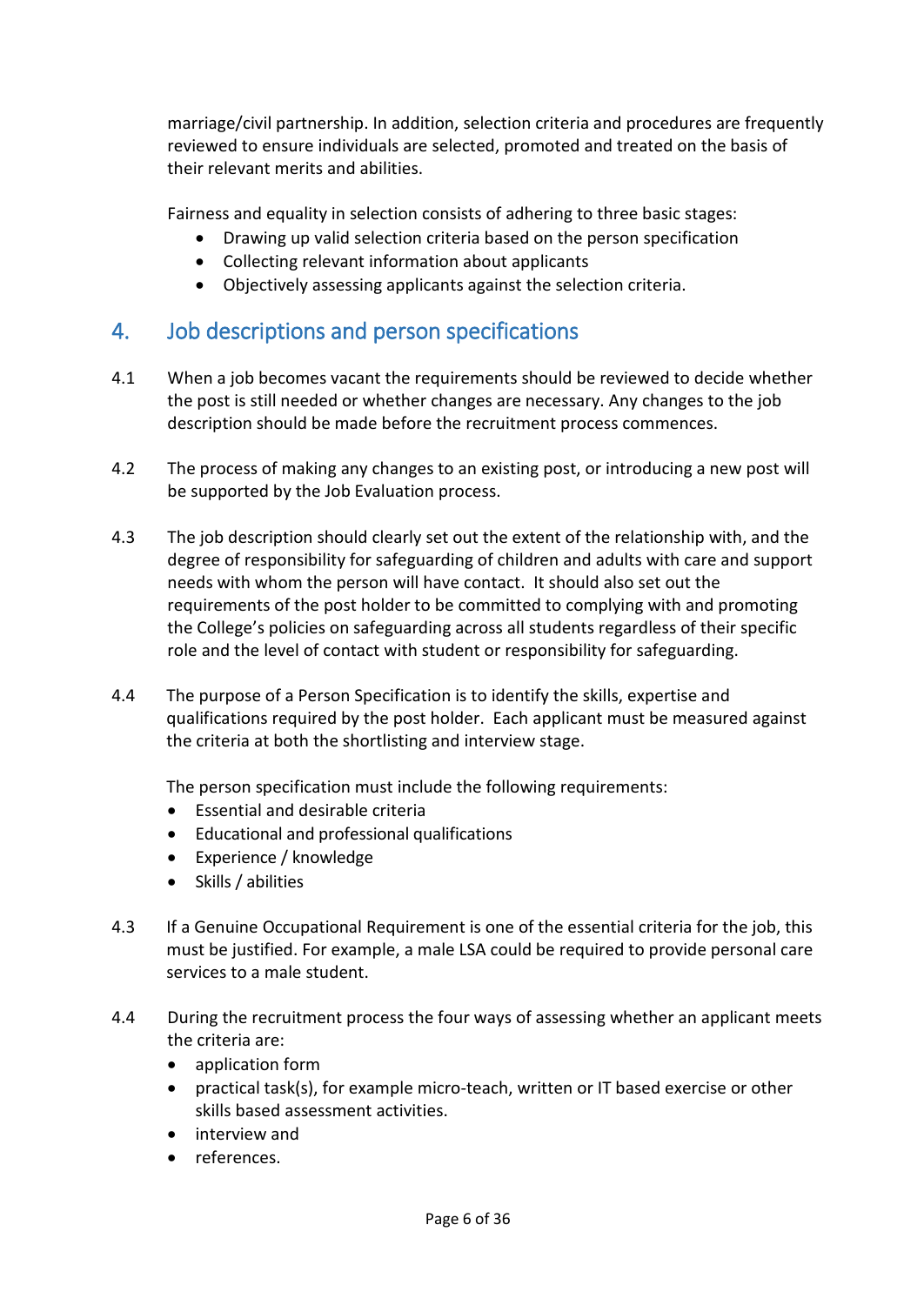## <span id="page-6-0"></span>5. Variation to establishment (VTE) procedure

5.1 Before any new role/replacement is advertised or contract amendment made a VTE form must be completed and returned to HR. This includes emergency temporary cover through an agency. HR will inform the recruiting manager when the VTE has been approved and the recruitment process can proceed.

## <span id="page-6-1"></span>6. Advertisements

- 6.1 The College demonstrates its commitment to safeguarding adults with care or support needsby ensuring that all recruitment advertising material contains a policy statement to this effect. All information given to the interested applicant should highlight the importance placed by the organisation on rigorous selection processes.
- 6.2 The information should stress that the identity of the candidate, if successful, will need to be checked thoroughly, and that the person will be required to complete an application for a DBS Disclosure to an enhanced level with the Childrens Barred List Check (and an Adults Barred List Check where individuals are providing personal care for adult learners as part of their job role).
- 6.3 Vacancies will generally be advertised on an appropriate job board, and will **not** be confined to those media which, because of their particular source of applicants, provide only or mainly applicants of a particular group.
- 6.4 All vacancies will also be posted on the HR recruitment notice board and on ww.isleofwightjobs.com which can be accessed directly or via a link from the College website. The Isle of Wight College is keen to facilitate internal promotions wherever possible as development opportunities for its staff.
- 6.6 All advertisements will contain reference to the DWP Disability Confident Scheme, a statement regarding our commitment to safeguarding and a positive statement to encourage applications from all sections of the community.
- 6.7 Employees on maternity leave will receive all internal only advertisements for posts advertised in the College during their period of maternity leave.

## <span id="page-6-2"></span>7. Application form

- 7.1 Candidates for all posts will, except on some occasions when a vacancy is restricted to internal recruitment, be asked to complete a standard application form, in order that they can be judged on the basis of comparable information.
- 7.2 The application form includes details of:
	- Full personal information, including full name, address, national insurance number and any former names by which the person has been known in the past.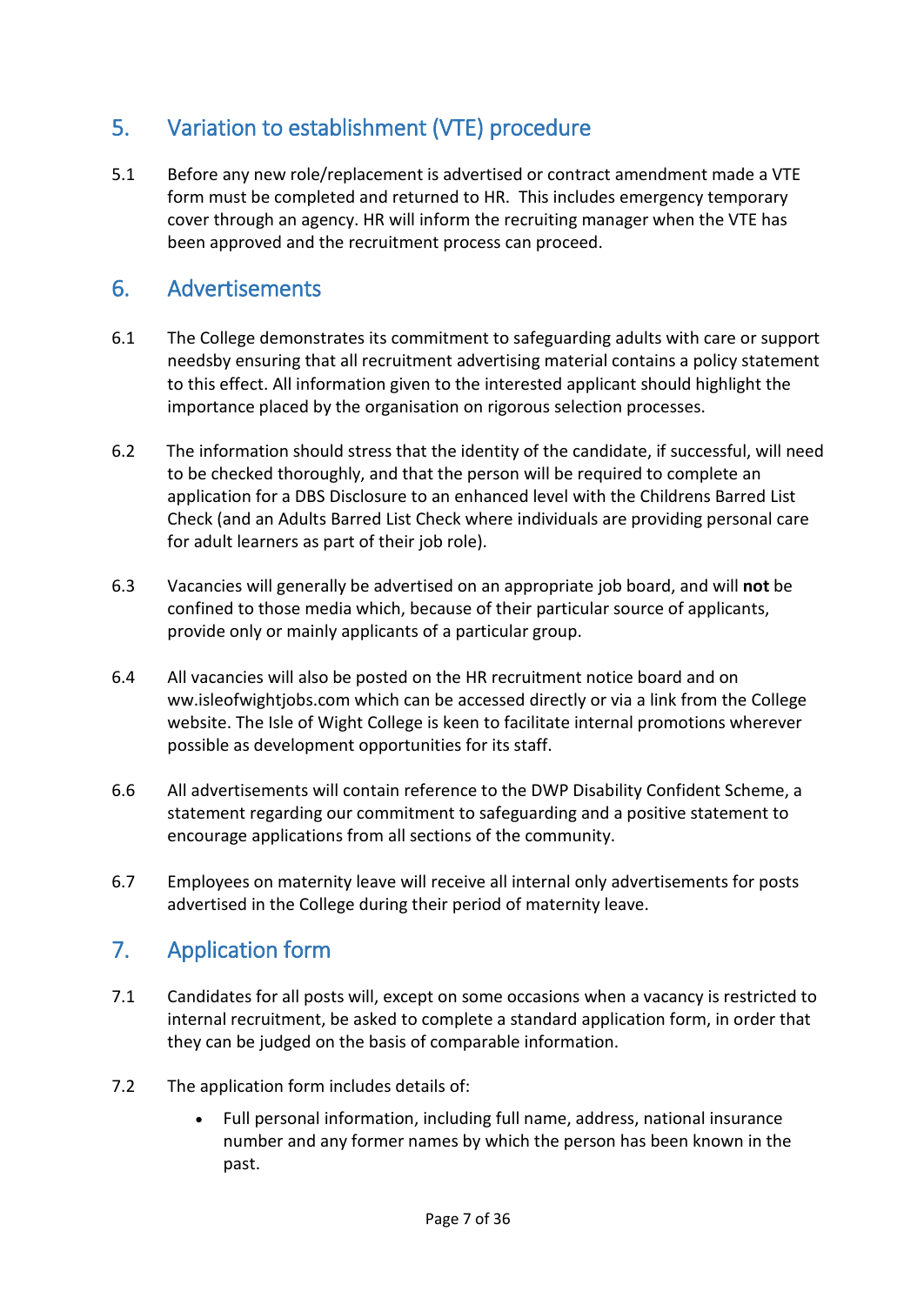- full employment history, both paid and voluntary, since leaving school, including any periods of education or training. This should include:
	- o Start and end dates,
	- o Explanations for leaving, and
	- o Reasons for any gaps in employment
- Details of any relevant academic and/or vocational qualifications including awarding body and date of award
- Details of referees which should include their current/most recent long term employer, and where relevant, their most recent employer in education or similar regulated activity if they have previously worked in the sector.
- A statement of the personal qualities and experience that the applicant believes are relevant to their suitability for the post and how they meet the person specification.
- 7.3 Curriculum vitaes drawn up by applicants are not acceptable and individuals will be asked to complete a full application form before being considered for shortlisting.
- 7.4 In applying for posts, all candidates will be provided with a job description and person specification, details of the appropriate conditions of service and details about the college. A brief statement about the appointment procedure will also be provided and, if possible, an indication of the date (or week) when interviews will be held. The job description will include a list of the main duties and responsibilities of the post, together with an outline of the qualifications, skills, abilities and knowledge which candidates are expected to possess.
- 7.5 In drawing up the job description and conditions of service the College will ensure that no job applicant receives less favorable treatment than another on the grounds of the protected characteristics set out in the Equality Act 2010 which are age, disability, sex, race, faith or belief, sexual orientation, gender reassignment, pregnancy/maternity and marriage/civil partnership. In addition, the College will not discriminate on the basis of parental status, caring responsibilities or hours of work, and that no applicant is placed at a disadvantage unjustifiably by requirements or conditions which have a disproportionately adverse effect on a particular group.
- 7.6 Applicants will be asked to specify whether they have any disabilities, as defined in the Equality Act 2010, and whether there are any reasonable adjustments needed for them to attend an interview. All applicants with a disability who meet the essential criteria for a job will be interviewed, and considered on their merits.
- 7.7 The College will process the personal information of all applicants, prospective employees and new employees in line with data protection requirements. This includes notifying applicants/employees of their rights relating to the retention, storage and use of their personal data in line with the College's Privacy Notice for Employees.
- 7.8 All completed applications forms are private and confidential and should only be made available to those directly involved in the recruitment and selection process. For the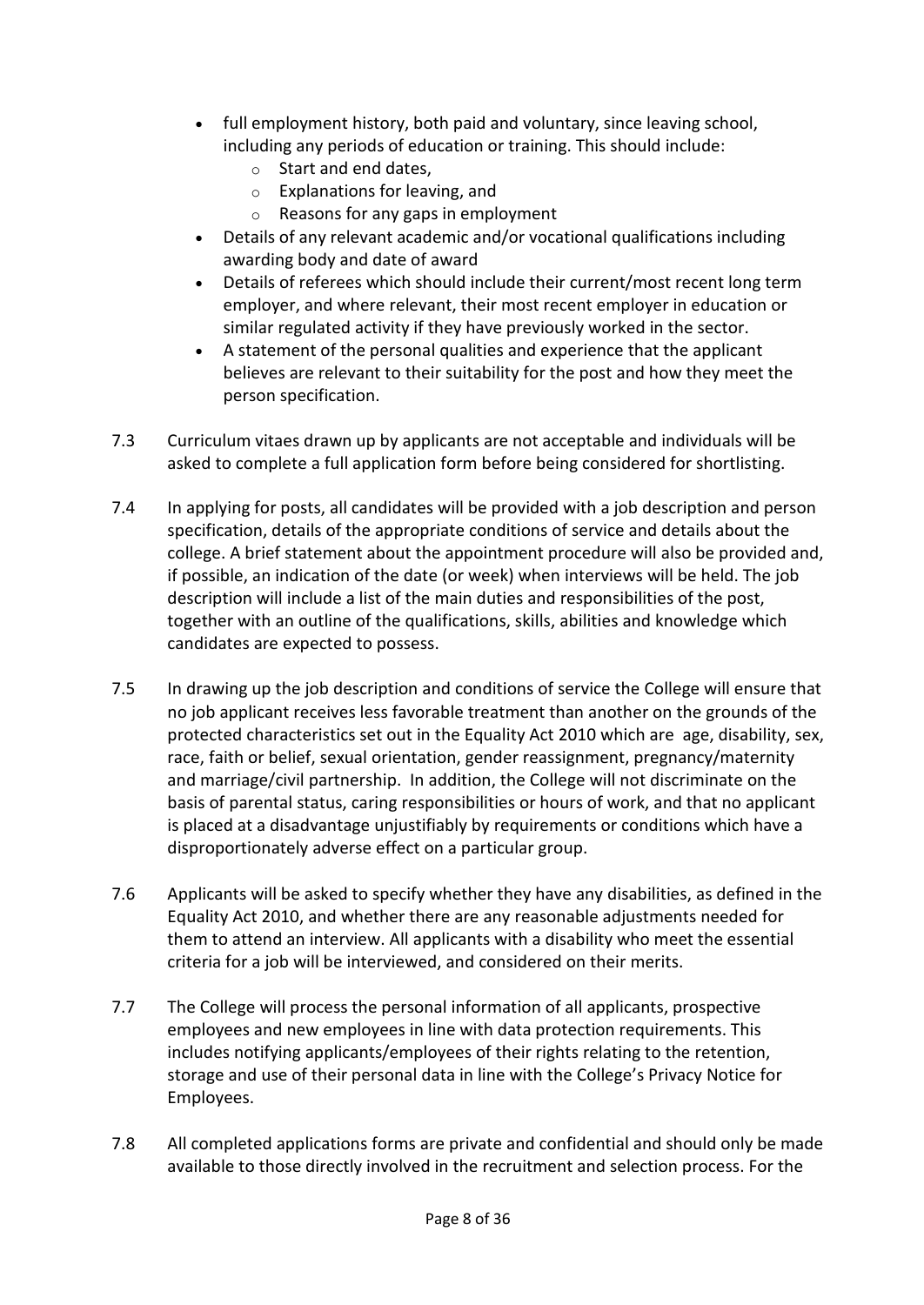purposes of shortlisting, applications are anonymised and personal data which is not required for the selection process will be held separately and securely by the Human Resources Team. For the purposes of interviews/assessment the selection panel will have access to only relevant personal information (name, address, qualifications, employment). Unsuccessful applications will be kept securely and confidentially on file for six months in line with Safer Recruitment statutory guidelines, after which they will be destroyed.

7.9 To monitor recruitment processes and to ensure they are being implemented fairly the College will only use anonymised personal data / equality characteristics for the purpose of reviewing the effectiveness of recruitment processes.

## <span id="page-8-0"></span>8. Shortlisting

- 8.1 Following the deadline for applications HR will complete an initial 'sweep' of all application forms and supply those which meet the minimum essential criteria (as set out in the person specification of the job role) to the appointing manager and interview panel for shortlisting purposes, along with a shortlisting grid. HR will also check to ensure forms are fully and properly completed. Incomplete application forms should not be accepted and should be returned to the candidate for completion where appropriate.
- 8.2 All application forms will be anonymous to ensure potential conscious or unconscious bias based on personal information is avoided, in particular relating to the protected equality characteristics described in 7.5.
- 8.3 The shortlisting panel will consist of at least two people and will review all applications and scrutinise for any concerns or areas for discussion at interview. This could include anomalies or discrepancies in the information provided, gaps in employment history or moves to supply / alternative types of employment without clear or verifable reasons.
- 8.4 A shortlist of candidates will be drawn up for interview by the recruiting manager and which will be checked and verified by a member of HR. The short-listing process will use objective criteria as set out in the person specification. Other than in exceptional circumstances, reasonable notice will be given to ensure that candidates have sufficient time in order to prepare for and make the necessary arrangements to attend the interview (normally one week).
- 8.5 No one on the shortlisting panel should shortlist or be involved in any part of the selection process if they are related or connected through a family or personal relationship to an applicant and they should declare this.
- 8.6 Shortlisting decisions must be made clear on the shortlisting grid. The interview arrangement section must be fully completed and returned.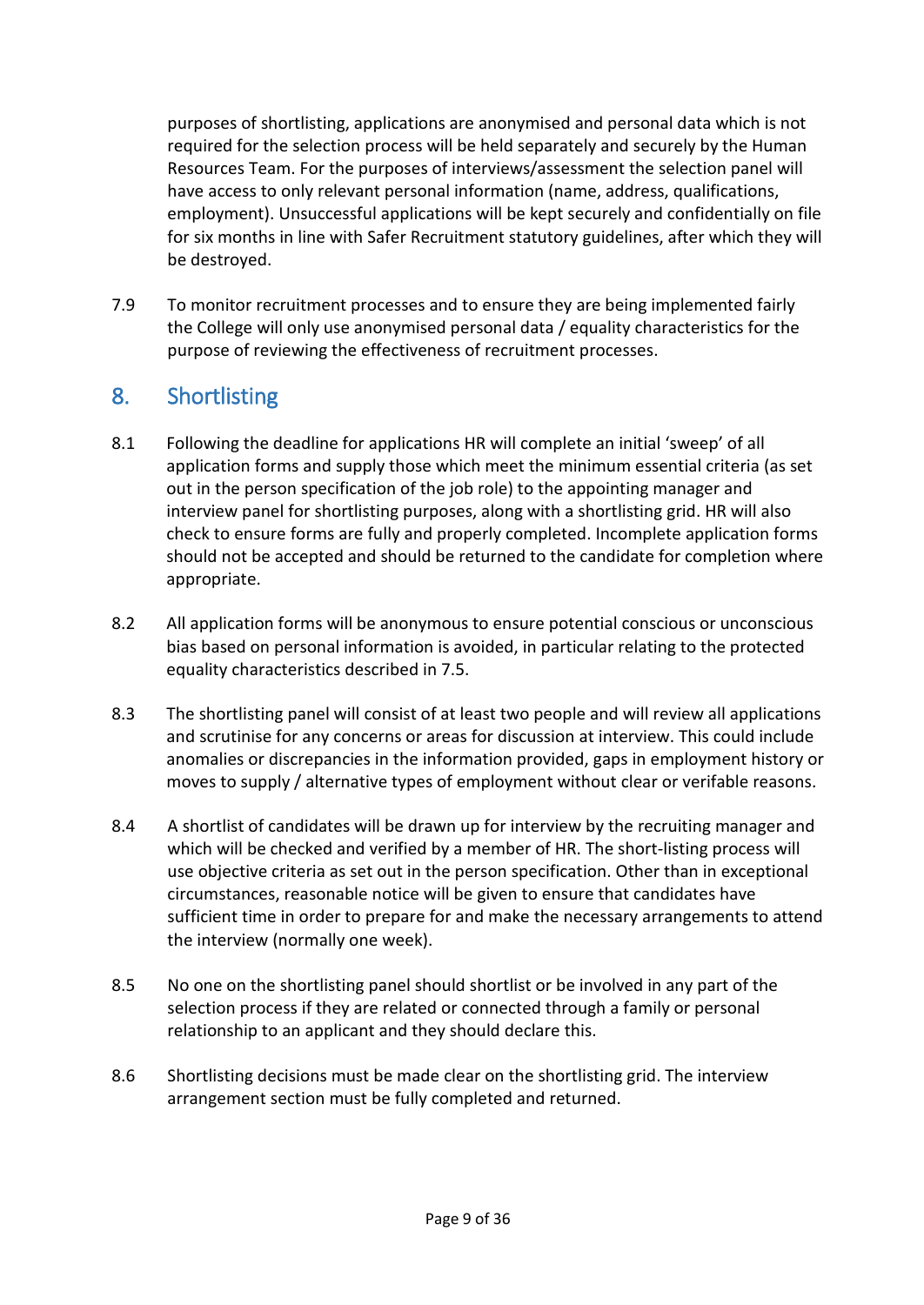#### **Information required from shortlisted candidates**

8.7 As part of notifying short listed candidates that they are invited to interview they will be asked to confirm the following information:

## 8.8 **Self-declaration of criminal records and other relevant information**

Prior to interview all candidates will be required to complete a self-declaration regarding any relevant criminal cautions or convictions, or any other information which may make them unsuitable to work with children or adults with care or support needs. The purpose of the self-declaration is so that candidates will have an opportunity to share relevant information and allow this to be discussed and considered at interview in an objective manner. This information could include, for example:

- If they have a criminal record, both in the UK and in any other country in line with the law as applicable in England and Wales (not the law in the country where the offence took place).
- Whether they are included on the childrens or adult barred list
- Whether they are prohibited from teaching
- If they are known to the police or children's social care
- Have been disqualified from providing childcare
- Any other information relevant from living / visiting overseas.

Guidance for candidates on what information they should provide can be found in Appendix 2 of this policy and also at [www.gov.uk/tell-employer-or-college-about](http://www.gov.uk/tell-employer-or-college-about-criminal-record)[criminal-record.](http://www.gov.uk/tell-employer-or-college-about-criminal-record)

#### 8.9 **Request to contact referees prior to interview**

Candidates will be asked to confirm whether they agree for the College to contact their referees prior to interview. This is in order for the information gained from the references to be discussed where necessary as part of the interview process.

- 8.10 The College recognises that some applicants, particularly those working in noneducation sectors, may be hesitant regarding the College contacting their current employer if they have not yet discussed potentially moving to other employment.
- 8.11 The College will therefore encourage shortlisted applicants to agree to contacting referees prior to interview. Where this is not possible and the applicant is the preferred candidate following the selection process, the College will not proceed with a confirmed offer of employment until satisfactory references have been received. Where necessary a preferred candidate may be required to attend a second interview to discuss any areas of concerns or areas of development identified in the references, prior to the employment offer being confirmed.
- 8.12 The College also recognises that there will be occasions where references are not returned within the timescale before an interview, or are not fully completed and further information has to be requested from the employee. The College HR team will be responsible for monitoring this process and ensuring that selection panels treat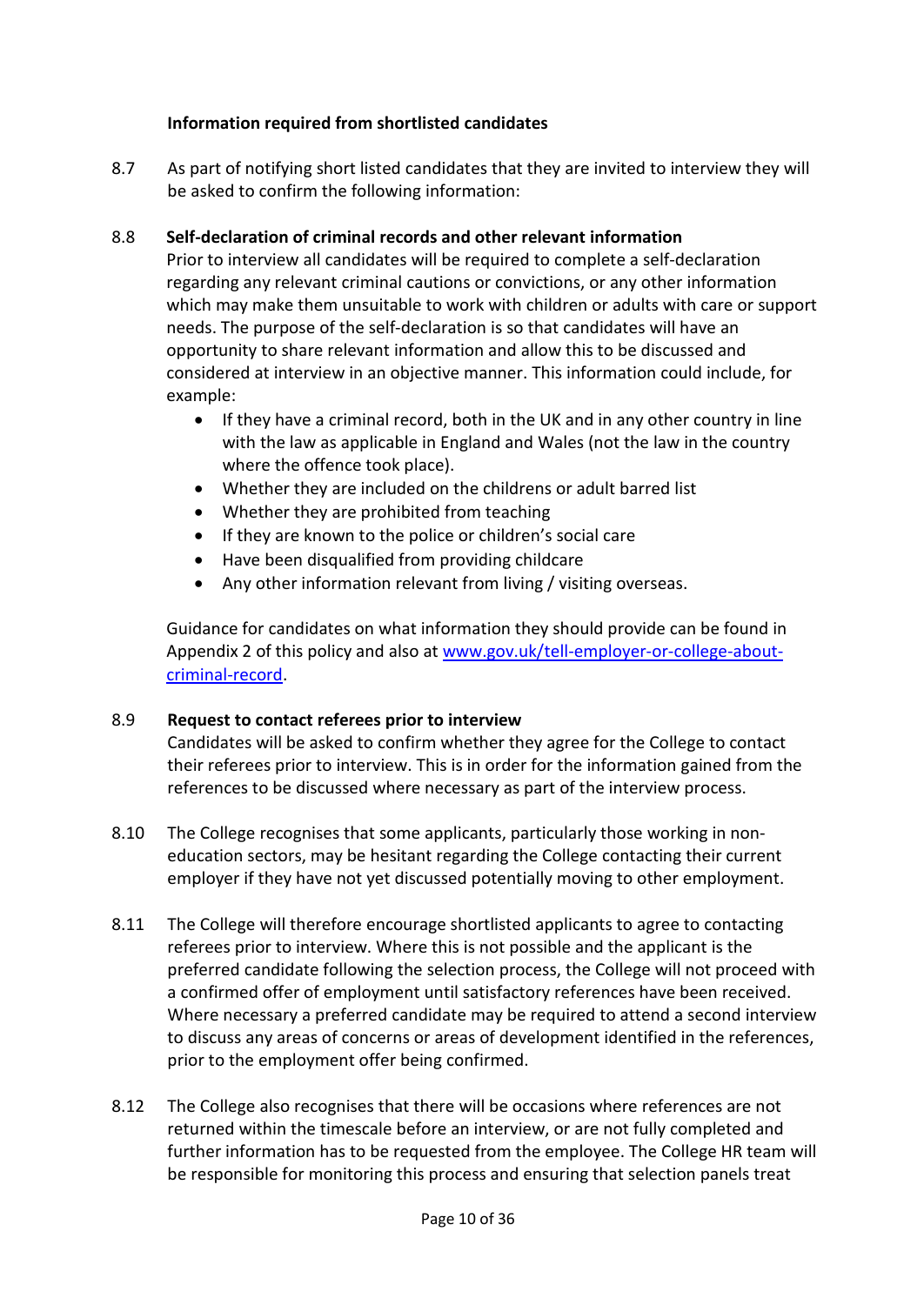each candidate fairly and without judgements being made where references have not yet been received, or where candidates have withheld permission to contact their referee prior to the interview stage.

## <span id="page-10-0"></span>9. Selection methods

## **9.1 Interviews**

- 9.1.1 Interviews will be held by a panel comprising of ideally three people, but a minimum of two people, gender balanced wherever possible. At least one member of the interview panel should be trained in Safer Recruitment. Under no circumstances should an interview panel take place with only one panel member. A representative from HR will be present on interview panels if required
- 9.1.2 Questions should be set in advance and should be approved by HR, allowing adequate time for revision where necessary before the interview dates. Questions should test the candidate's specific skills and abilities to carry out the job applied for. In particular, the candidate's attitude toward young people and/or adults with care or support needs in general should be tested and their commitment to safeguarding and promoting the well-being of all students. adults with care or support needs This should also include specific questions which incorporate equality and diversity and the Prevent Duty.
- 9.1.3 All candidates will be asked the same questions in the same order, and their responses rated between 1 and 5. Each question will have a weighting of 1 or 2 dependent on the importance of that question to the role. The panel will each have a copy of the questions and will score as a group after the interview. Time is allocated between interviews for the panel to discuss each candidate and to award a total point score. Additional notes may be made by the panel during the interview, however it should be noted that candidates will have access to all information should they request it.
- 9.1.4 Any gaps and changes in employment history or issues arising from the employment references which have been obtained prior to interview should be fully explored , as should any discrepancies arising from information supplied by the candidate on the application form against any information provided by a referee. Any information provided to explain gaps should be recorded on the recruitment paperwork for all candidates and follow the interview process this should also include confirmation that the recruitment manager and HR are satisfied with the information provided for the successful candidate.
- 9.1.5 The interviewers will encourage candidates to be at ease during the interview, in order that they can give a fair and accurate impression of themselves. It should also be remembered that an interview is a two-way process, and candidates will be given every opportunity to view the facilities where they will work, talk to team members and ask questions about the college, to ensure that they have a full understanding of the post for which they are applying and the way the college operates.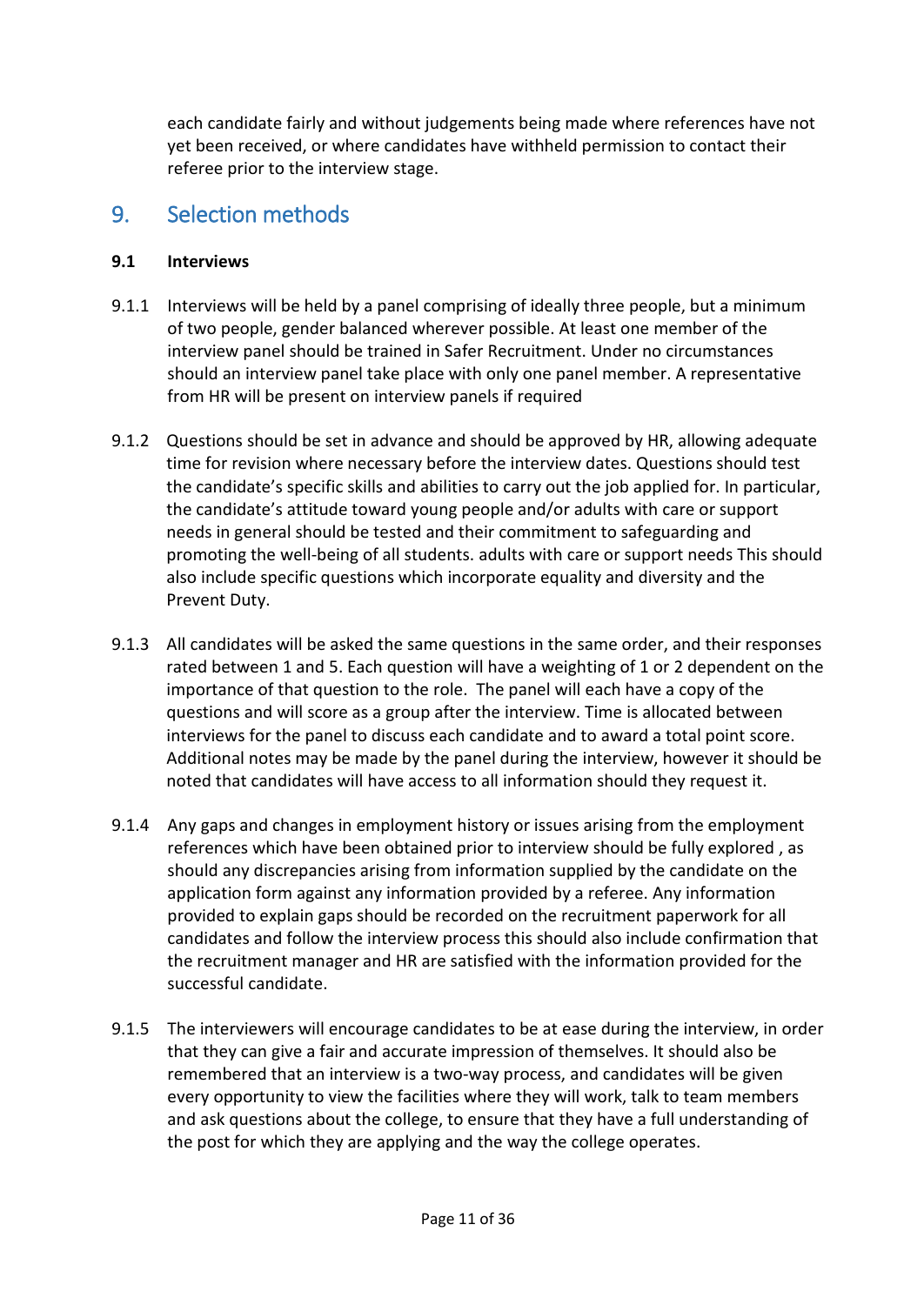#### **9.2 Micro-teach**

- 9.2.1 The interview panel are responsible for proposing a suitable micro-teach topic for applicants for teaching or assessing positions, with HR's assistance as required.
- 9.2.2 Any special arrangements, e.g. making resources available, providing candidates with further information should be arranged by the interview panel, with HR's assistance as required.
- 9.2.3 The College values the input of students in the selection process, in particular for those roles working directly with students and where practical students should be invited to participate in one or more activities. For example, this could include participating in the micro-teach or a group activity/micro interview.

#### **9.3 Other forms of assessment**

9.3.1 Other forms of assessment for teaching, assessing, management and support roles, (e.g. written tests, IT based tests, group or individual tasks) should be planned by the interview panel and prepared with HR's assistance as required.

#### **9.4 General preparation before the interview date**

- 9.4.1 HR should be notified at shortlisting stage of additional tasks that the interview panel wish candidates to carry out in order to notify candidates in good time for them to prepare and to provide them with relevant information.
- 9.4.2 HR will ensure any special arrangements at interview are considered and every effort made to accommodate requests.
- 9.4.3 Candidates attending an interview for hard to recruit to posts will be reimbursed any reasonable expenses incurred for travel from the mainland (e.g. ferry, rail and/or mileage). For travelling expenses this would normally be the most cost effective, standard rate, for example second-class rail fare.
- 9.4.4 A candidate who withdraws or refuses an offer of appointment for reasons considered by the college to be inadequate will not be reimbursed his/her expenses.
- 9.4.5 All appointments will be made strictly on merit and related to the requirements of the job.
- 9.4.6 All interviewed candidates will be notified of the outcome of the selection process as soon as possible, either by telephone or email.
- 9.4.7 All unsuccessful candidates' application forms and interview notes will be retained for six months from the date of interviews taking place. After this date they will be destroyed.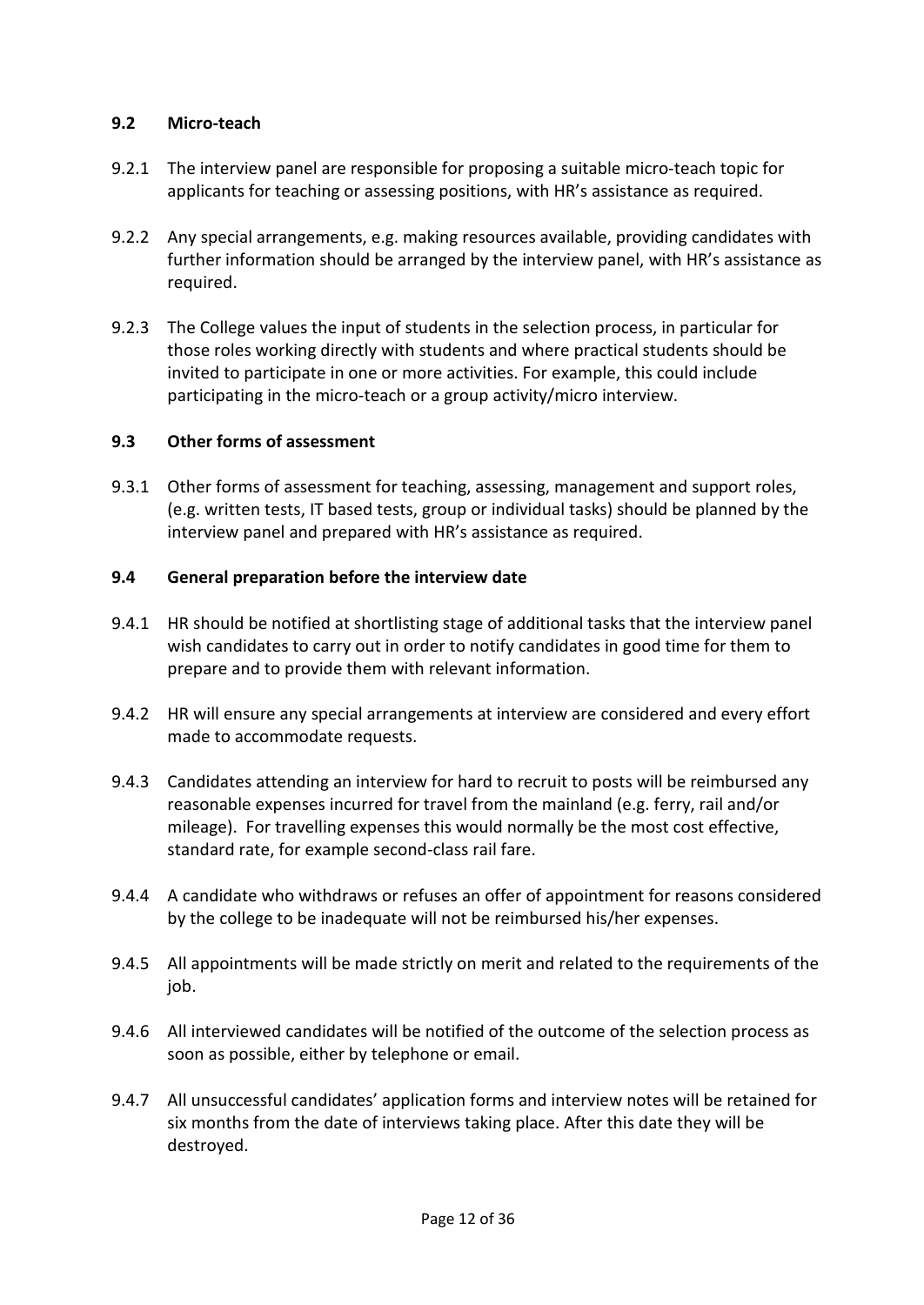9.4.8 HR must check the candidate's eligibility to work in the UK based on the information provided on the application form prior to confirming whether the individual should be invited for interview. There will only be very limited exceptions where the College would have a business case for supporting a potential employee by acting as a sponsor for a work visa and HR will be responsible for establishing this prior to interview stage to avoid disappointment for the applicant. adults with care or support needs

## <span id="page-12-0"></span>10. The selection decision

- 10.1 The HR Department will process an Offer to Appoint form and the recruiting manager notified once this has been done.
- 10.2 The recruiting manager or HR will contact the successful candidate to make a provisional offer and confirm that a start date will be offered upon receipt of satisfactory pre-employment checks.
- 10.3 If the successful applicant has disclosed any convictions, cautions or other relevant information at shortlisting stage then this should have been discussed at interview to enable the candidate to explain the circumstances. To confirm the appointment a provisional offer will be subject to completion of a criminal record risk assessment which provides a transparent and objective means of assessing any risks associated with the information provided by the candidate. The process for this is set out in Appendix 3 of this policy. Any applicant that discloses a conviction which would make them unsuitable for employment with children and/or adults with care or support needs will unfortunately not be allowed to proceed with their application and would normally be asked to withdraw prior to interview stage with the College taking any necessary further steps taken in-line with the Keeping Children Safe in Education statutory guidance.
- 10.3 In exceptional circumstances it may be necessary for a successful applicant to commence prior to all pre-employment checks being secured (workload, cover for classes etc.) In these circumstances a start date can be offered providing that a risk assessment is carried out and signed by the line manager and counter-signed by the Designated Safeguarding Lead and/or the Assistant Principal with responsibility for HR, or another senior manager in their absence. The criteria to be fulfilled for a risk assessment is set out in section 15.
- 10.4 Unsuccessful candidates will be advised of the outcome of their interview upon acceptance from the successful candidate by email/letter giving details of the recruiting manager they should contact for feedback.
- 10.5 Internal candidates will be given the opportunity of a one to one with a member of the interview panel as this will be of use for their personal/career development.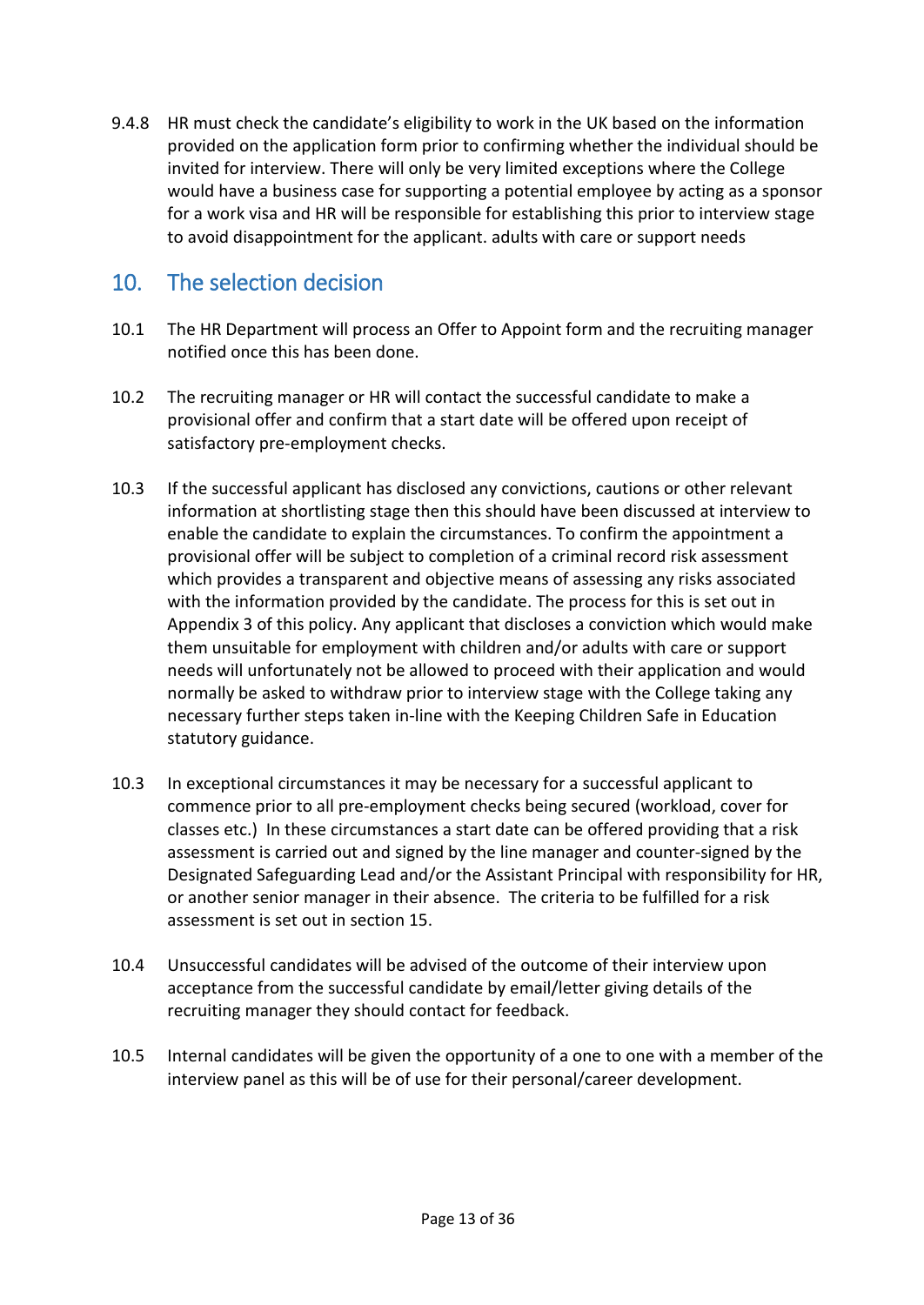## <span id="page-13-0"></span>11. Pre-employment checks

- 11.1 All offers of employment will be made conditional upon satisfactory receipt of the following:
	- An identity check including where possible verification of their birth certificate and any other official documents confirming subsequent changes of name(s).
	- Enhanced Disclosure and Barring Services (DBS) check
	- Barred list check (for children for all staff and for adults where an individual is in a job role which includes personal care for adult learners)
	- Teacher prohibition order check (as applicable)
	- Overseas criminal record check (as applicable)
	- Two satisfactory references (if not already received) one of whom should be the candidate's most recent employer, or most recent long-term employer if appropriate. If the candidate has previously worked with children or adults with care or support needs but this is not their current or most recent employer, then a reference should also be sought from the employer where they most recently carried out this type of work.
	- Confirmation of the right to work in the UK including EU nationals.
	- Medical (Occupational Health) check
	- Qualifications (original or certified copy) where required as described in the person specification including Qualified Teacher Status check.
	- Any additional checks deemed appropriate where an individual has worked or lived overseas, for example an overseas criminal record check.
- 11.2.1 Appointments at the Isle of Wight College are subject to an enhanced DBS check with barred list check for children. This is on the basis that the College is a provider of education mainly for children aged under 18 and all College staff on campus have the opportunity for regular unsupervised contact with those children. In addition, an adult barred list check will also be requested for those staff who have specific duties within their job role providing personal care for vulnerable adult learners.
- 11.2.2 A failure to supply relevant information in good time to secure DBS clearance can lead to the provisional offer of employment being withdrawn.

## **Documentary evidence**

11.3 Where a provisional offer of employment is made the successful candidate will be required to attend HR to complete the necessary documentation for the preemployment checks. This will include providing documentary evidence of their identity, their right to work in the UK and proof of their current/recent home address. Where appropriate, change of name documentation must also be provided. Successful candidates should also bring original or certified copies of documents confirming any necessary or relevant educational and professional qualifications. If the successful candidate cannot produce original documents or certified copies written confirmation of his/her relevant qualifications must be obtained from the awarding body within one month of commencing employment.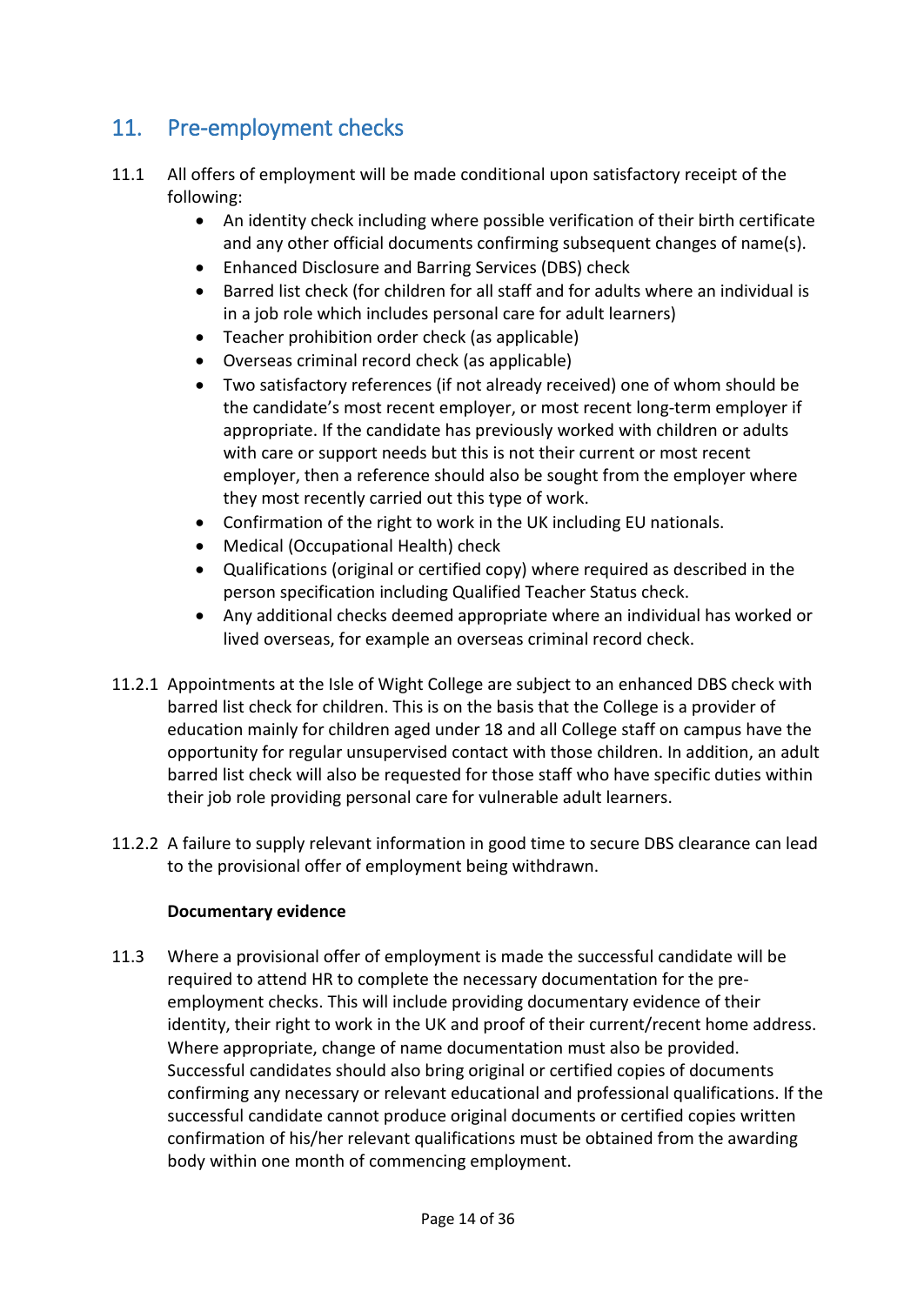#### **DBS Disclosure**

11.4 In the event of the DBS disclosure reporting certain offences a risk assessment will be carried out by the manager and HR with the individual and a recommendation made as to whether or not offences stated should exclude the applicant from being appointed. This is described in detail in Appendix 1 to 3. Such judgment will be based on the suitability of an applicant in light of all the available information by the Designated Safeguarding Lead in consultation with the Director of HR.

#### **Employment references**

- 11.5 References will be sought by the HR department by email and are chased if not received within 5 working days or sooner when requested before interview. References should be sent to a business address or business email addresses or the professional credentials of a referee verified if this is not possible. Any concerns arising from a reference, or any missing information which prevents a full picture of the individual's employment history being formed, should be fully explored at a first or second interview and should be resolved prior to an individual being authorised by the Director of HR to commence their employment.
- 11.6 All referees should know the individual in a professional capacity and should be of an appropriate level of authority or be from the HR function. One reference should be from the individual's current or most recent long-term employer or educational institution. The references will be used to verify information provided by the candidate and to ascertain information on their suitability for the post and for working in a College environment providing education and other services to children and adults with care or support needs.
- 11.7 Where information provided is vague or incomplete the College will contact referees to clarify further details. Additional references may be asked for where appropriate, for example, where the applicant is not currently working with children and adults with care or support needs, but has done so in the past. In these circumstances a reference from the most recent employer in this sector should be asked for in addition to that from the current or most recent employer if this is different.
- 11.8 References should contain objective, verifiable information and in order to achieve this, a reference pro-forma with questions relating to the candidate's suitability to work with children or adults with care or support needsis provided.
- 11.9 References should include:
	- length of time the person has known the applicant and in what capacity
	- post(s) held with dates and reasons for leaving
	- ability and suitability to work with young people and/or adults with care or support needs
	- skills, including areas for development or areas of concern
	- any current disciplinary investigation and/or live disciplinary sanction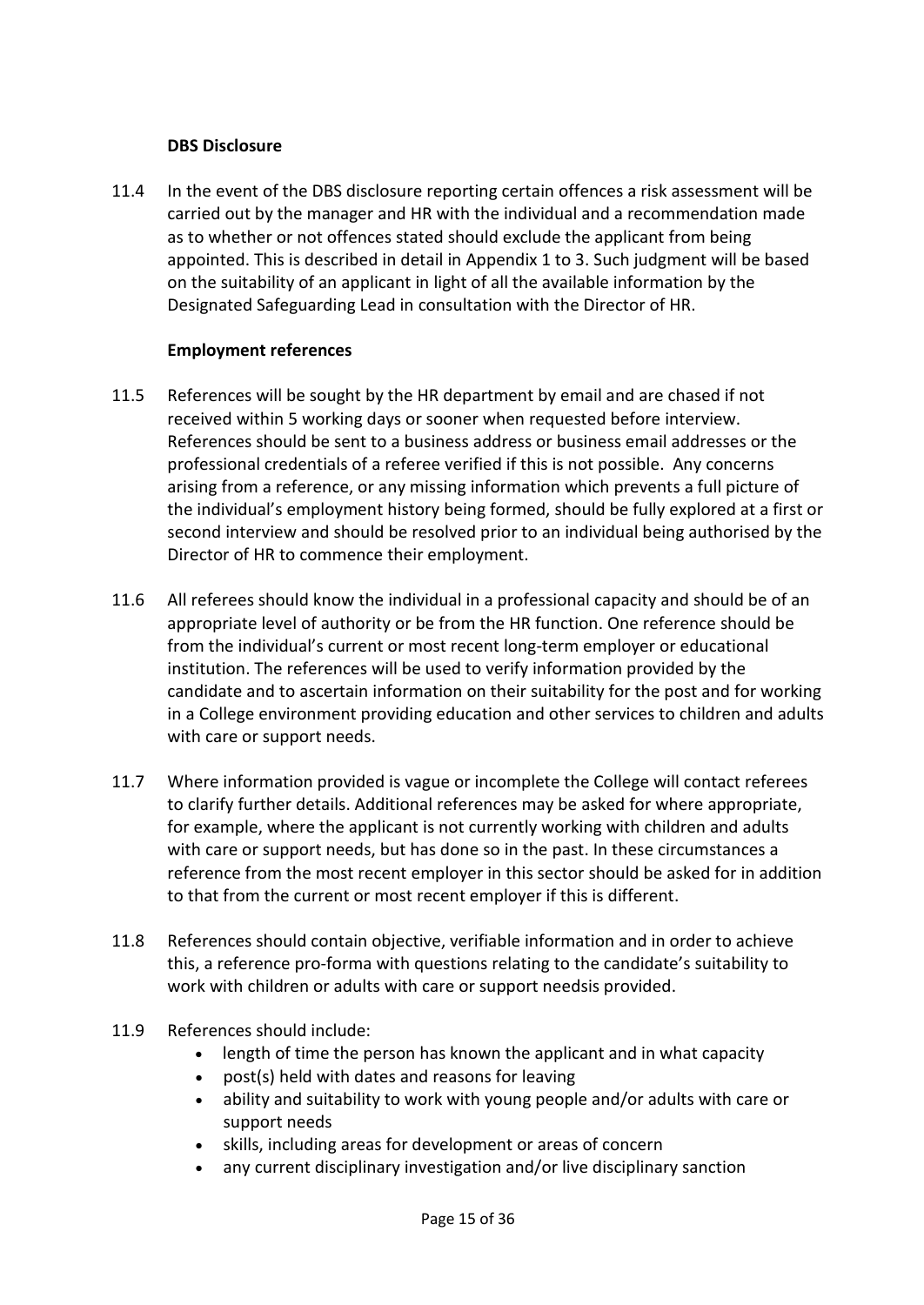- any substantiated safeguarding allegations and/or disciplinary investigations relating to the safety or welfare of young people and adults with care or support needs (including where any sanction has expired)
- •
- attendance and time keeping record including any live disciplinary sanction
- if the referee would re-employ the applicant and, if not details of why
- verification of the identity of the referee and their appropriateness in the organisation to complete the reference e.g. a manager / member of the HR team.
- 11.10 Where a referee includes details of any safeguarding concerns or disciplinary matters then further details should be sought if not provided to establish the nature and relevance of the matter(s). A referee should not include, and the College will not take into account, if they are inadvertently informed of any allegations which were proven to be false, unfounded, unsubstantiated or malicious. In addition expired disciplinary warnings for non-safeguarding matters should not be included.
- 11.11 Open references or testimonials and references from family members or 'family friends' will not be accepted.
- 11.12 References are private and confidential and in line with data protection regulations the employee has the right to request to see the personal information held on file, or for prospective employees they have the right to request a copy of the reference from their referee.

#### **Right to work in the UK**

11.13 All applicants will need to be able to provide evidence that they are entitled to work in the UK and clarify any restrictions or time limits that may be in force. For UK citizens this can be a copy of their UK passport, their UK birth certificate or documentation relating to their naturalization as a British national and/or gaining UK citizenship. For citizens of other countries including EU/EEA citizens, a valid UK work visa, residency visa or other documentation issued by the UK government is required, which specifically permits the individual to work in the UK. The possession of a UK national insurance number does not automatically mean an individual has the continued right to work in the UK. HR are responsible for checking these details.

#### **Medical checks**

11.14 Medical questionnaires are confidential and will be completed by the prospective employee using an online form which is administered directly by the occupational health (OH) service provider. HR do not have access to these documents. The OH provider may require a follow up telephone interview and in exceptional cases may recommend a full in person medical assessment. Once the assessment process is complete a fit for work certificate is produced by the OH service with any advice detailed for the College. HR should discuss any advice directly with the staff member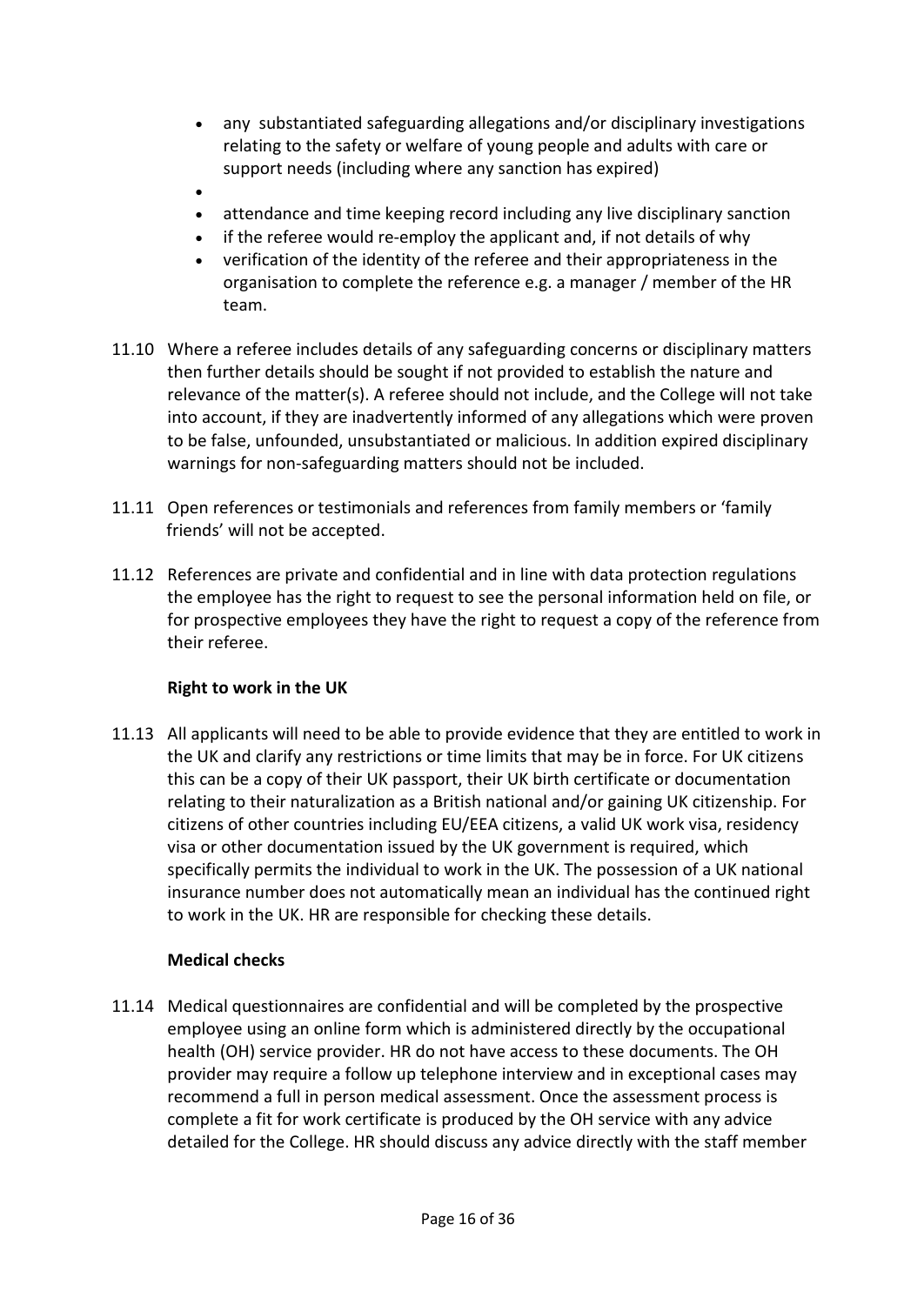and seek their permission before divulging details to their line manager (if appropriate to do so), Health and Safety or any other internal third party.

## **Supply staff, contractors and volunteers**

11.15 A record should be kept of evidence to show that appropriate checks have been carried out in respect of supply staff, contractors and volunteers whether directly or through an agency.

## **Keeping of records**

- 11.16 Confirmation of the checks completed will be recorded on the Single Central Record and where required on the employee's personal file. Appropriate copies of evidence will be retained (this relates to proof of identity and right to work, references, OH confirmation of fitness for work and relevant qualifications).
- 11.17 Copies of necessary qualifications (original documents) should be provided in advance of commencing employment, or within one month of the commencement of employment, if the candidate is required to obtain copies from the examining body, for example. Failure to provide these or any other documentation could lead to the withdrawal of the job offer or failure to pass probation.

#### **Confirmation of pre-employment checks**

- 11.18 Prior to an employee commencing their employment the 'offer to appoint and approval to commence employment' form should be completed and signed by the Director of HR. This form includes confirmation that all necessary checks have been completed and documentation provided prior to employment.
- 11.19 Where any documents required as part of the pre-employment check are not available by the proposed start date then a risk assessment will be undertaken and approved by the Designated Safeguarding Lead or another senior manager in their absence, prior to the person starting employment. This will be in exceptional circumstances and subject to certain conditions and safeguards being in place. Please see section 15 for details of the process and criteria for completing a risk assessment in exceptional circumstances.
- 11.20 Where an individual is approved to start their employment on a risk assessment then any outstanding documentation should be provided to HR within 1 month of starting their employment which is by the first probationary review. Failure to provide the documentation by this date may lead to termination of employment.
- 11.21 Where information gained by the employer from either references or other checks calls into question the candidate's suitability to work with children and adults with care or support needs, or where the candidate has provided false information in support of the application the facts should be reported to the Local Authority Designated Officer (LADO), the Police and/or the DBS as appropriate.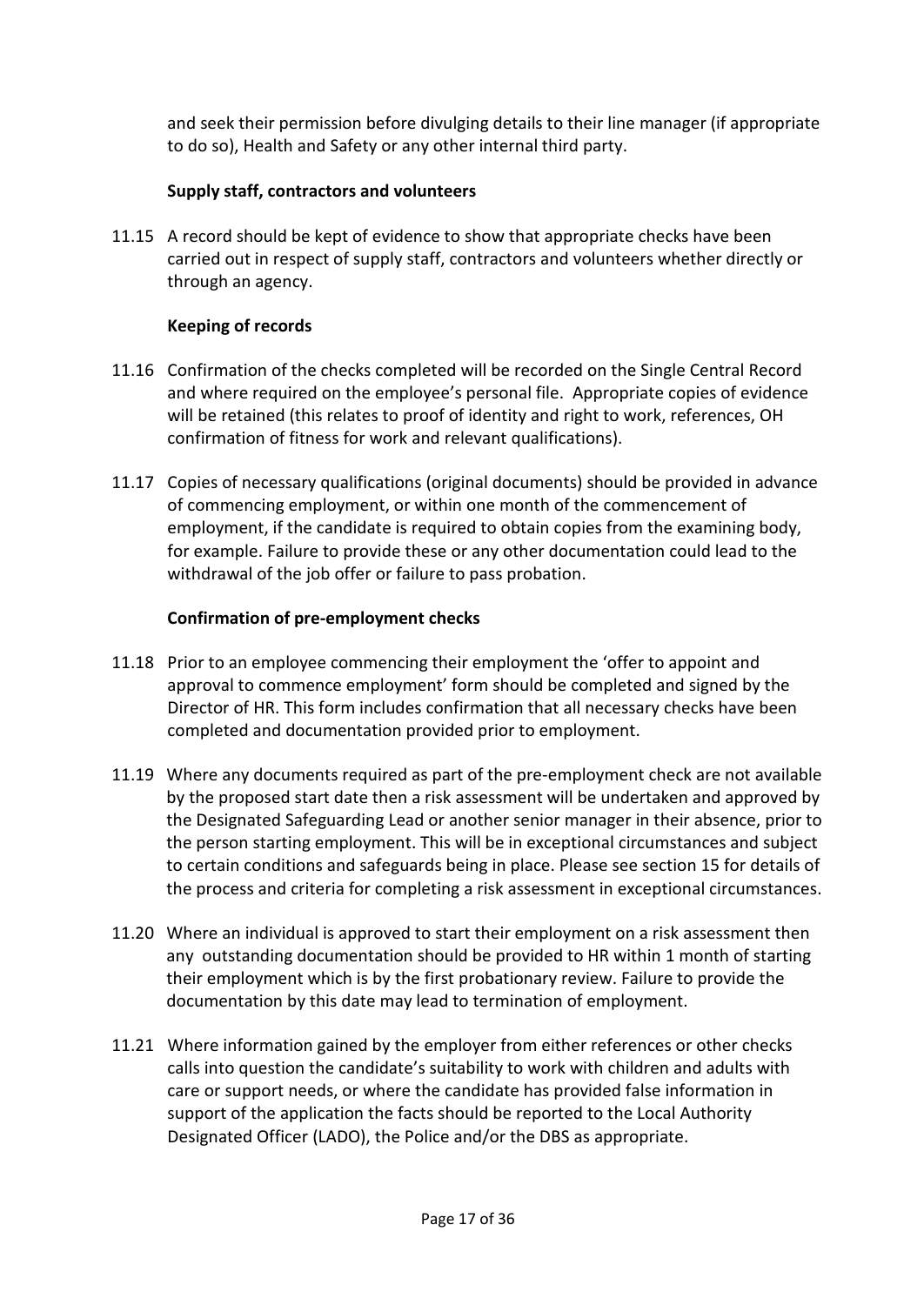11.22 The college reserves the right to withdraw a job offer if references or other employment checks are not to the college's required standard. The decision to withdraw an employment offer will be taken by the recruiting manager in consultation with the Director of HR and the Assistant Principal with responsibility for HR and/or the Designated Safeguarding Lead.

## <span id="page-17-0"></span>12. Recruitment agencies

- 12.1 Should the need arise to use emergency cover through a recruitment agency, the relevant VTE should be completed by the manager and signed off by the relevant staff.
- 12.2 Under no circumstances should the recruiting manager liaise directly with an agency to make cover arrangments. Similarly, any unsolicited, or otherwise, enquiries made directly to a manager by an agency should be forwarded to HR on all occasions.
- 12.3 HR will accept CVs from recruitment. However, it is essential that any applicant offered temporary or permanent employment through an agency completes and submits a College application form prior to commencing employment with the College.
- 12.4 Appropriate and acceptable references must be received by HR from a recruitment agency prior to the commencement of any temporary employment assignment. For permanent assignments the HR department will seek references directly via the College's HR team.
- 12.5 Where an agency is to place a temporary staff member, it is the responsibilty of the agency to ensure safeguarding checks have been carried out in line with the Department for Education, Keeping Children Safe in Education guidance. The exception to this would be if prior agreement has been made with the College to carry out these checks prior to the commencement of the temporary appointment. Where a prior agreement has been made, HR should arrange for a DBS check to be sought in the usual manner. In cases of permanent recruitment through an agency, HR will seek to obtain the normal pre-employment checks.

## <span id="page-17-1"></span>13. Volunteers

- 13.1 From time to time the College are able to offer voluntary work to those who wish to improve their skills or gain experience of working in a college environment.
- 13.2 As there is no financial implication to this, it is not necessary for a manager to complete a VTE to seek permission to employ someone on a voluntary basis. However it is imperative that certain safeguarding checks are conducted prior to any member of the public commencing a voluntary assignment with the College. Therefore, the manager should seek advice from HR in all instances, without exception.
- 13.3 HR are responsible for carrying out all identity and required vetting checks prior to the commencement of a voluntary assignment, as listed in 11.1 above, where the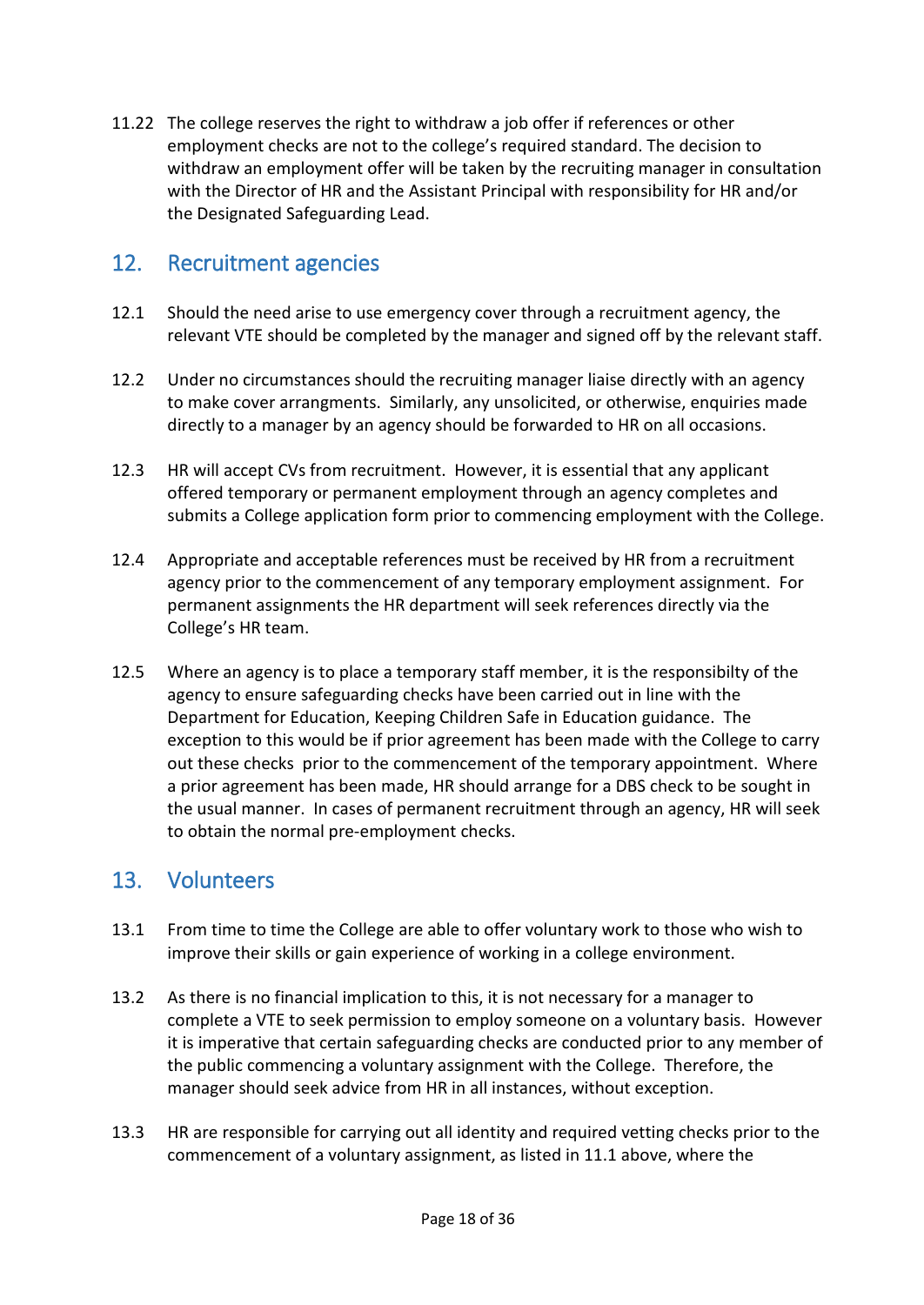individual will be engaged in regulated activity and where there is an opportunity for unsupervised access to children aged under 18.

13.4 In addition HR should ensure a volunteer has read, understood and signed a College volunteer agreement, a copy of the College's Employee Code of Conduct and they have provided relevant details, for example emergency contact details.

## <span id="page-18-0"></span>14. Contractors

- 14.1 Contractors that may have regular access to children or adults with care or support needs, such as catering, cleaning and security staff, need to have standard checks in place to enable them to come on site.
- 14.2 Written confirmation needs to be obtained from each contractor, where there is the opportunity for regular contact, that each member of staff has been subject to an enhanced DBS clearance.
- 14.3 It is the responsibility of the Campus Manager or relevant manager who has procured the contractor to ensure that DBS clearance has been checked for all contractors and to liaise with the HR team to ensure the details are recorded where necessary on the Single Central Record.

## <span id="page-18-1"></span>15. Risk Assessments

- 15.1 In exceptional circumstances and where the need justifies it (for example where there is a need to ensure students are receiving the necessary level of support or to ensure the provision of services to students), risk assessments may be used in order to enable someone to start prior to all pre-employment checks being received by HR.
- 15.2 In order to satisfy a risk assessment certain checks will need to be in place before a person starts their employment. The relevant risk assessment form must be completed and signed by the manager responsible for the staff member, HR and a senior manager, normally the Designated Safeguarding Lead /Assistant Principal with responsibility for HR. This will confirm that the required checks are in place and specify any conditions of their employment until the DBS check is received (for example, being supervised in contact with children and adults with care or support needs).
- 15.3 Risk assessments should include the following checks as a minimum:
	- Barred list and Prohibition from Teaching checks
	- Two satisfactory references received including most recent long term employer
	- DBS disclosure form completed and sent to DBS
	- There were no concerns raised in the candidate declaration at shortlisting stage relating to relevant criminal records or other relevant information.
	- Health clearance form completed and sent to occupational health
	- Where appropriate, evidence of occupational qualification (original copy) for example a teaching qualification.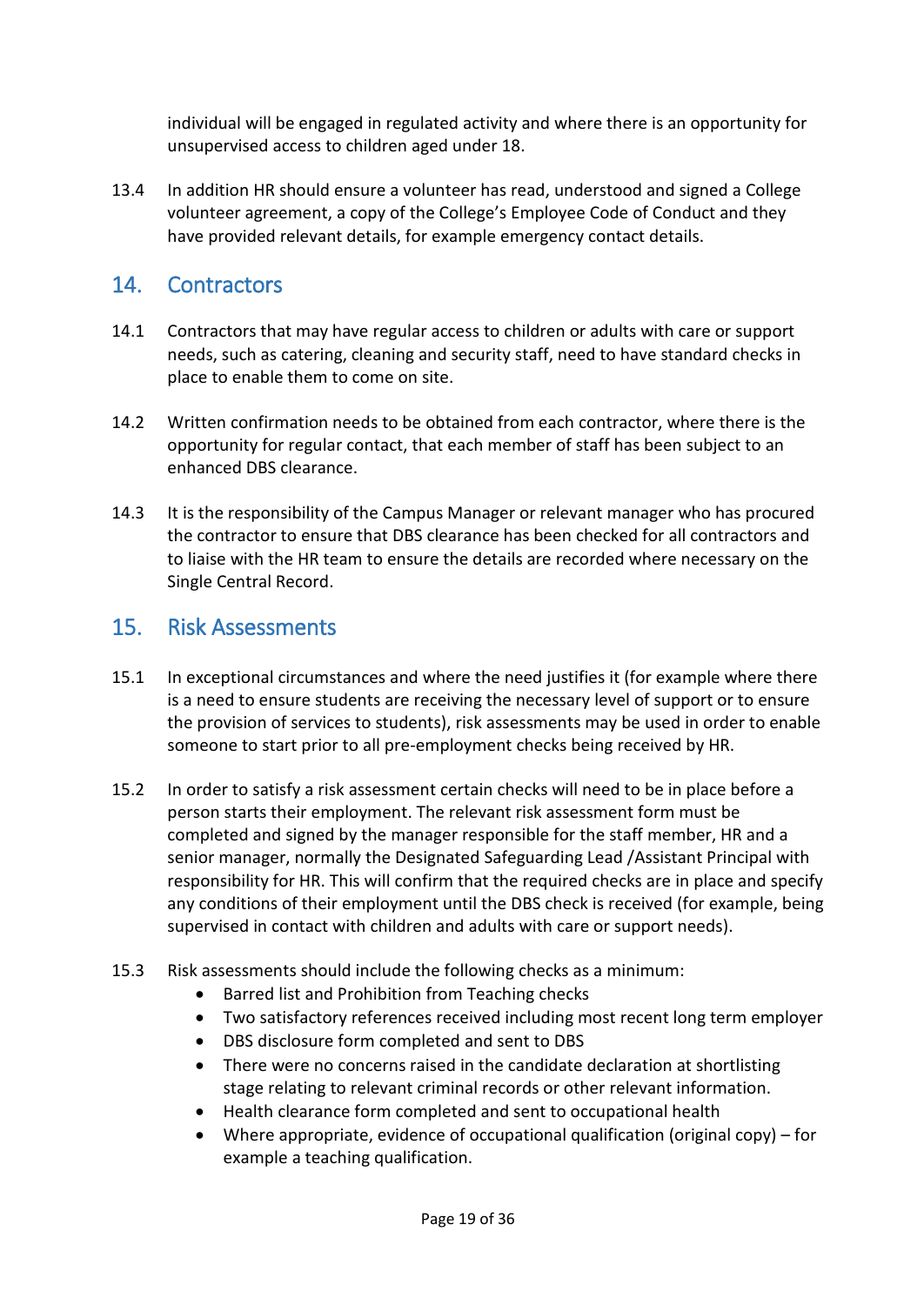- 15.4 The senior manager signing the risk assessment will make a judgment as to whether the person can or cannot start until all clearances are received, or permit the person to start with certain restrictions or conditions in order to manage any possible risks. For example, this could include requiring that the person is be supervised at all times when carrying out regulated activity.
- 15.5 Under no circumstances will a staff member be permitted to start without:
	- i) all relevant checks listed in 15.3 being in place,
	- ii) the risk assesment being completed and signed by the line manager and the senior manager,
	- iii) the line manager counter signing to confirm they have read and actioned the senior manager's recommendations relating to restrictions or conditions on the person carrying out regulated activity.
- 15.6 Where an individual is approved to start their employment on a risk assessment then any outstanding documentation should be provided to HR within 1 month of starting their employment, by the first probationary review. Failure to provide the documentation by this date may lead to termination of employment.
- 15.7 HR will notify the manager when all required paperwork has been received and the risk assessment is no longer required.

## <span id="page-19-0"></span>16. Single central record (SCR)

- 16.1 It is a legal requirement for the College to maintain a record of all the checks applied to those people engaged at the college who have access to children or adults with care or support needs. The HR team are responsible for updating and maintaining the SCR in line with legal requirements. Details of all new starters, both permanent and parttime/sessional, volunteers, ongoing contractors, agency workers and other persons who spend a significant amount of time on College premises (e.g. PGCE students and governors must be recorded on the SCR). Leavers should be removed from the SCR once they have left college.
- 16.2 The DBS includes the following details relating to employees:
	- Date identity checks were carried out by HR
	- Confirmation that a barred list check has been completed
	- DBS number and date of issue
	- A prohibition from teaching check (if applicable to the post)
	- Confirmation of whether further checks for individuals who have lived or worked outside the UK have been carried out
	- A check of professional qualifications (if applicable to the post)
	- Confirmation that a check has taken place on the person's right to work in the UK
	- Whether the person is engaged in regulated activity in a Further Education College (i.e. regularly caring for, training, supervising or being solely in charge of persons aged under 18) or providing personal care for adults with care or support needs.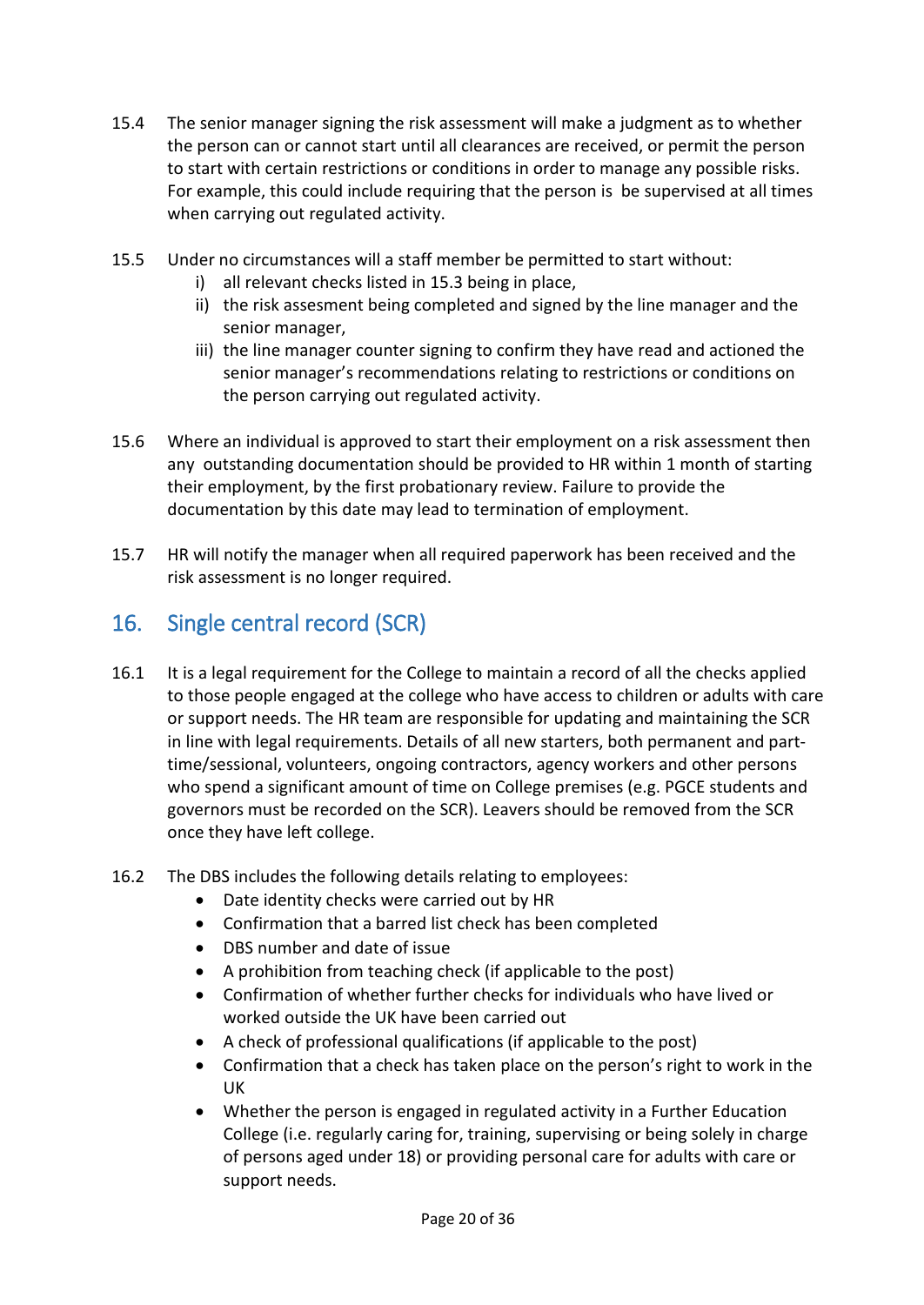## <span id="page-20-0"></span>17. Probationary period

- 17.1 All appointments to the college will be made subject to a probationary period which is used to assess an individual's suitability and capability to perform their role. During the probation period, review meetings will take place between the post holder and their line manager to discuss progress. In a small minority of cases the probationary review process may lead to an action plan where the manager has identified areas for improvement or where an individual is not meeting the required standard. The College may during or at the end of the probationary period decide to terminate employment where performance is not satisfactory and it is deemed unlikely to meet the required standard and/or there are concerns regarding the individual's suitability for the post.
- 17.2 At the end of the probationary period, and subject to a satisfactory report by the appropriate line manager, employees will be notified in writing that they have successfully completed their probationary period. The probationary period can be extended should the individual's line manager consider this appropriate. Please see the Probation Policy for further information.

## <span id="page-20-1"></span>18. Induction of new employees

- 18.1 The induction process for new staff includes the following steps:
	- i) A central induction programme organised by HR
	- ii) A departmental induction organised by their line manager/departmental manager, specifically on focusing on their job role and working within their department.
- 18.2 The HR induction will take place on the individual's first day of employment. They will be provided with information relating to the following policies and procedures and they will be asked to sign to confirm they have received and will read the documentation:
	- College's Safeguarding Policy and Procedures incorporating the Child Protection Policy.
	- The College's procedures for reporting safeguarding concerns including contact details of the Designated Safeguarding Lead and their appointed deputies with safeguarding responsibilities.
	- DfE Guidance: Keeping Children Safe in Education Part One Information for all School and College Staff
	- The College's Employee Code of Conduct
	- The College's IT Acceptable Use Policy
- 18.3 New staff members should be provided with information about safe practice and given a full explanation of their role and responsibilities and the standard of conduct and behaviour expected. They should also be made aware of the organisation's HR procedures relating to disciplinary issues and the relevant whistle blowing policy.
- 18.4 All new starters, volunteers, governors, PGCE students and agency staff will be required to complete manadatory training as part of induction:
	- Safeguarding / online safety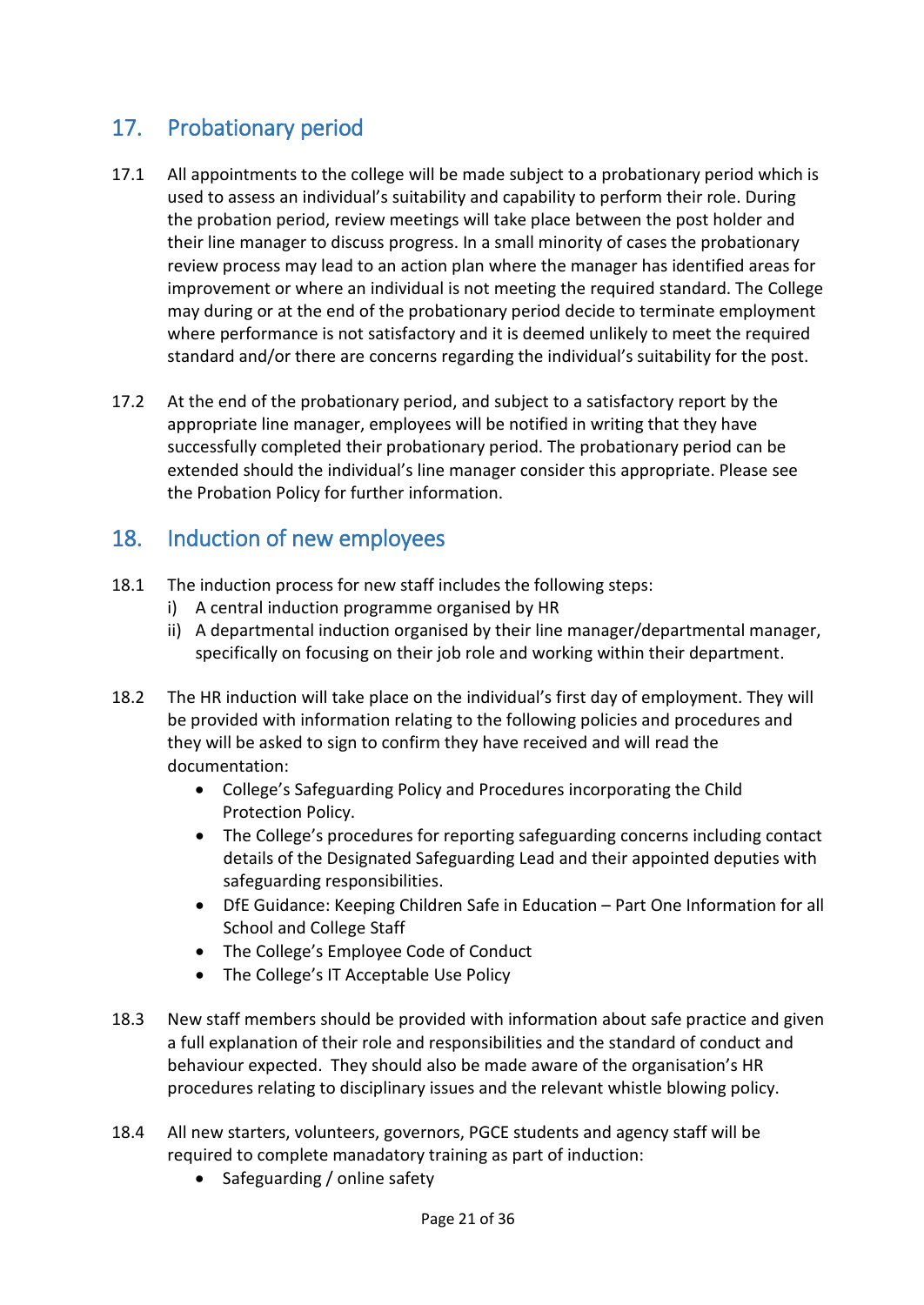- Equality and Diversity
- Prevent Duty
- Fire Awareness
- Data Protection (GDPR regulations)
- Health and Safety including managing stress, manual handling and use of display screen equipment.
- 18.5 Safeguarding and Equailty & Diversity training will be carried out as part of the HR induction on a new staff member's first day. Staff will be required to complete Prevent training in their first two week's of employment.
- 18.6 The programme of induction should include safeguarding training at a level appropriate to the member of staff's work with young people and adults with care or support needs. For the majority of staff this will be via the online safeguarding module completed on their first day of employment. Staff will be provided with updates/briefings on safeguarding on at least an annual basis and full refresher safeguarding training every three years. Safeguarding training will also include information relating to online safety. This is also covered in detail in the Employee Code of Conduct and the IT Acceptable Use Policy.
- 18.7 Appropriate safeguarding controls must be in place for all staff and should be reviewed on a regular basis. Supervision of those undertaking supervised activities must take place "on a regular basis" and means that supervision must not, for example, be concentrated during the first few weeks of an activity and then tail off thereafter.

## <span id="page-21-0"></span>19. Recruitment monitoring

- 19.1 The college seeks to recruit employees on the basis of their ability and the requirements of the post.
- 19.2 The college wants to ensure that no applicant receives less favourable treatment than another person on the grounds of the protected characteristics set out in the Equality Act 2010 which are age, disability, sex, race, faith or belief, sexual orientation, gender reassignment, pregnancy/maternity and marriage/civil partnership.
- 19.3 In order to meet this commitment, all successful applicants are asked to complete a recruitment monitoring form enclosed with the application form. All completed monitoring forms will be treated as confidential and will be anonymised for the purpose of carrying out analysis. The information given will be used solely for the purpose of monitoring the recruitment process.

## <span id="page-21-1"></span>20. Exit questionnaires and interviews

20.1 All employees who leave the employment of the College will be offered an exit interview with HR or an opportunity to complete an online questionnaire before their last day of employment.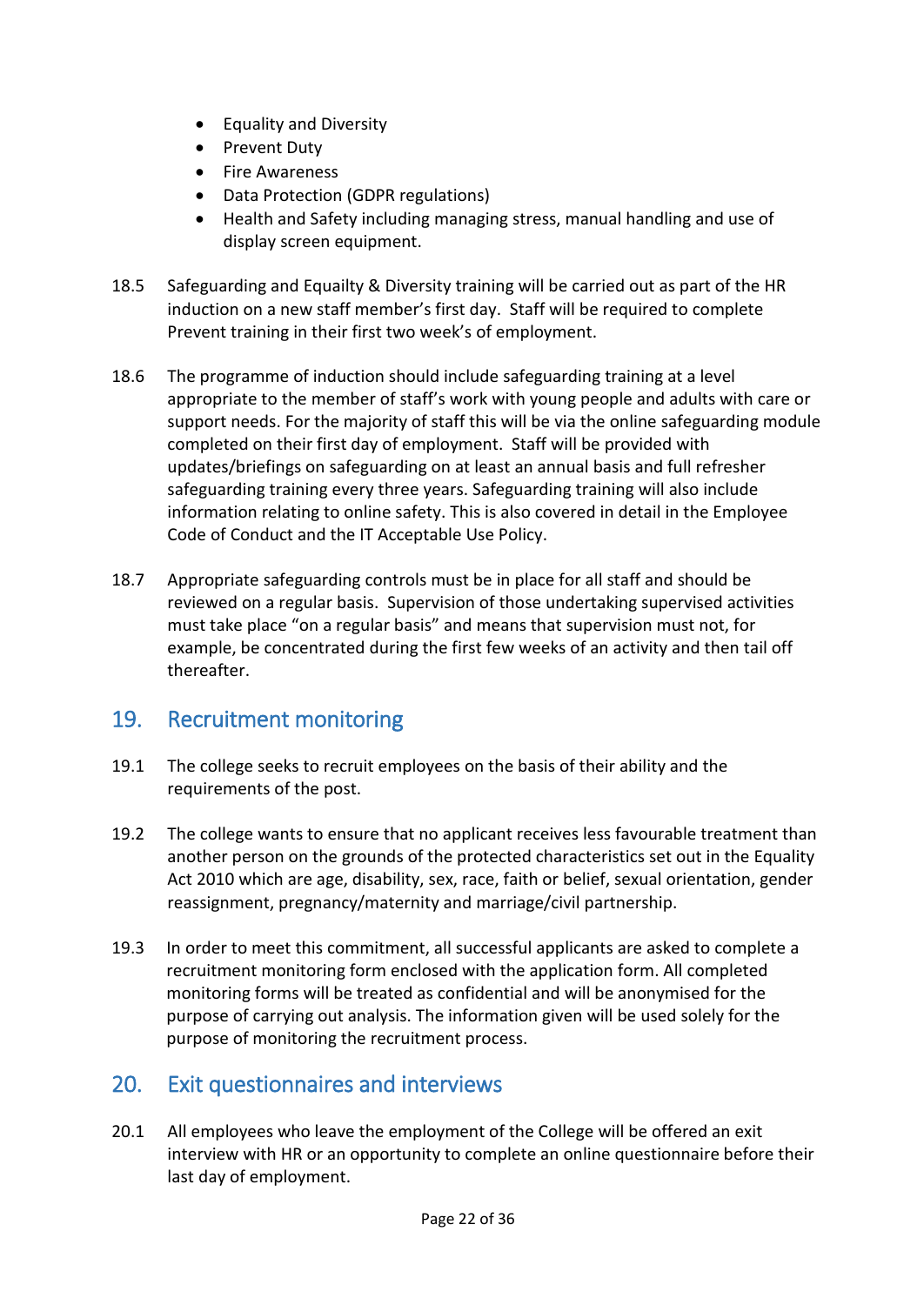- 20.2 Exit interviews and questionnaires provide the opportunity for departing employees to discuss their reasons for leaving. The information provided is useful in identifying trends, learning and development and evaluating the effectiveness of HR policies and practices.
- 20.3 The appropriate person (for example line manager or senior manager where more appropriate) should receive all appropriate information, such as recommendations made for change, or significant issues raised in the questionnaire, whilst bearing in mind confidentiality issues. The exit interview questionnaire will be retained on the employee's personal file.

## <span id="page-22-0"></span>21. Privacy Notice (Employees) and DBS Privacy Notice

- 21.1 The College has a Privacy Notice for Employees which sets out how the College collects, processes, transfer, stores and disposes of information for employees and all job applicants. This is accessible at [www.iwcollege.ac.uk/jobs.](http://www.iwcollege.ac.uk/jobs) All applicants are notified of the Privacy Notice when signing the declaration on the College's application form and for successful applicants on completing pre-employment enrolment paperwork. The College's Privacy Notice also details how the College will handle DBS certificate information relating to individuals.
- 21.2 The College also provides all successful applicants, when completing the DBS application form, with a copy of the DBS Privacy Notice which provides details of the DBS process and how the DBS will manage and use their personal information. Successful applicants are also asked to sign a declaration to confirm they have received the DBS Privacy Notice when completing the DBS application form. This declaration states that "I have read the Standard/Enhanced Check Privacy Policy for applicants <https://www.gov.uk/government/publications/dbs-privacy-policies> and I understand how DBS will process my personal data and the options available to me for submitting an application."

Ends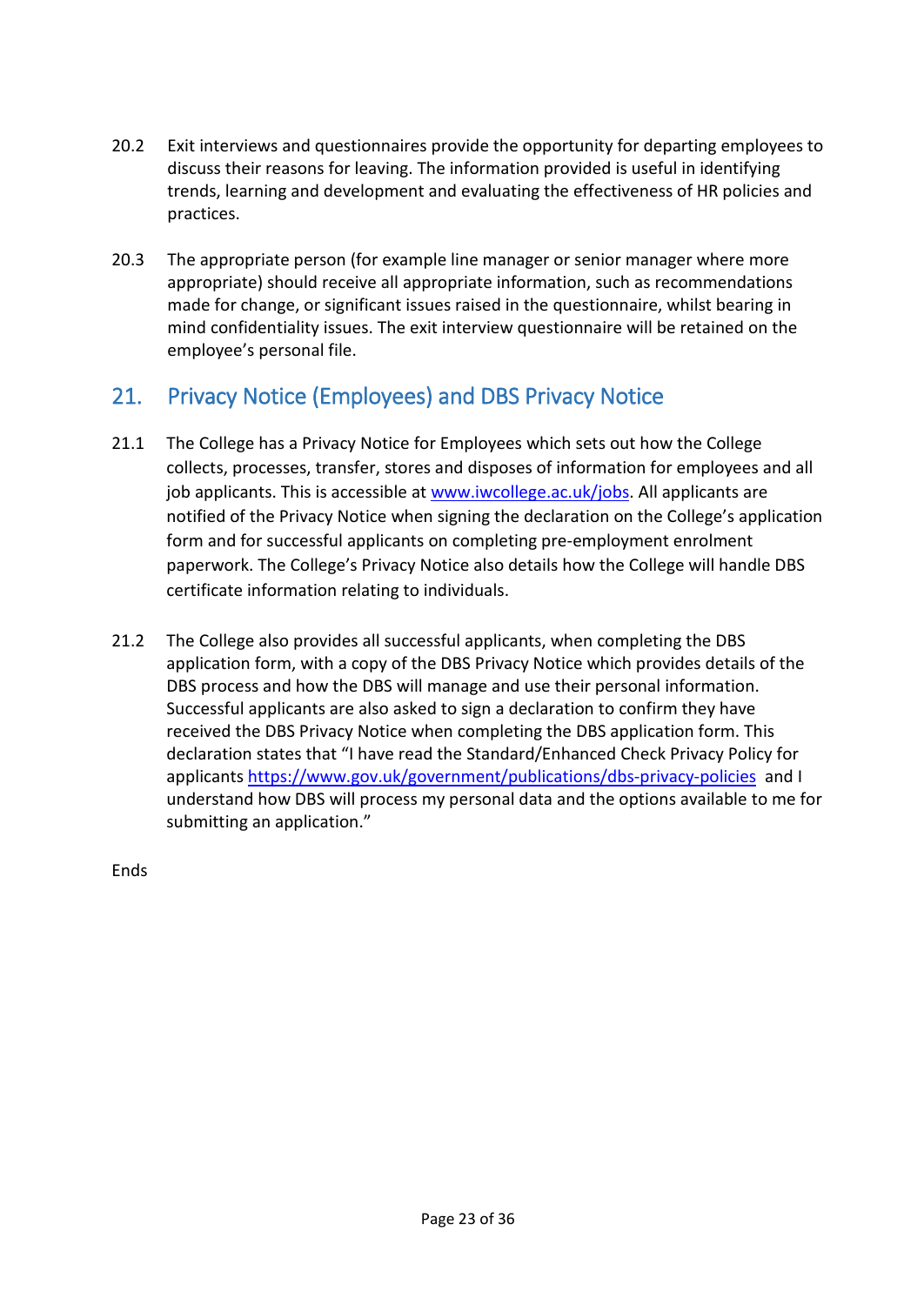## <span id="page-23-0"></span>Appendix 1: Policy statement on the requesting of criminal record (DBS) checks and the suitability of ex-offenders for employment

## **Introduction**

The College identifies all employees as working in regulated activity on the grounds of each individual having (or having the potential for) unsupervised engagement with children or adults with care and support needs. As a result, all employees are required to agree to a criminal record check which is processed by the College's HR department through the Disclosure and Barring Service (DBS). In doing so, The Isle of Wight College is committed to fully complying with the requirements of the Rehabilitation of Offenders Act 1974 (Exceptions) Order and the DBS Code of Practice. The College undertakes to treat all applicants for positions fairly and undertakes not to discriminate unfairly against any one subject to a criminal record check on the basis of a conviction or other information revealed.

## **Key principles**

- 1. The College can only ask an individual to provide details of convictions and cautions that the College is legally entitled to know about. Where a DBS certificate at either standard or enhanced level can legally be requested (where the position is one that is included in the Rehabilitation of Offenders Act 1974 (Exceptions) Order 1975 as amended, and where appropriate Police Act Regulations as amended).
- 2. The College can only ask an individual about convictions and cautions that are not protected.
- 3. The College is committed to the fair treatment of its staff, potential staff or users of its services, regardless of race, gender, religion or belief, sexual orientation, maternity/ pregnancy, marital status, responsibilities for dependants, age, disability or offending background.
- 4. The College has a written policy on the recruitment of ex-offenders, which is made available to all potential DBS applicants at the start of the recruitment process.
- 5. The College actively promotes equality of opportunity for all with the right mix of talent, skills and potential and welcome applications from a wide range of candidates, including those with criminal records.
- 6. The College select all candidates for interview based on their skills, qualifications and experience
- 7. An application for a criminal record check is only submitted to DBS after an offer of employment has been made. For those positions where a criminal record check is identified as necessary, all application forms, job adverts and recruitment briefs will contain a statement that an application for a DBS certificate will be submitted in the event of the individual being offered the position.
- 8. The College ensures that at least one panel member involved in the recruitment process have been suitably trained to identify and assess the relevance and circumstances of offences.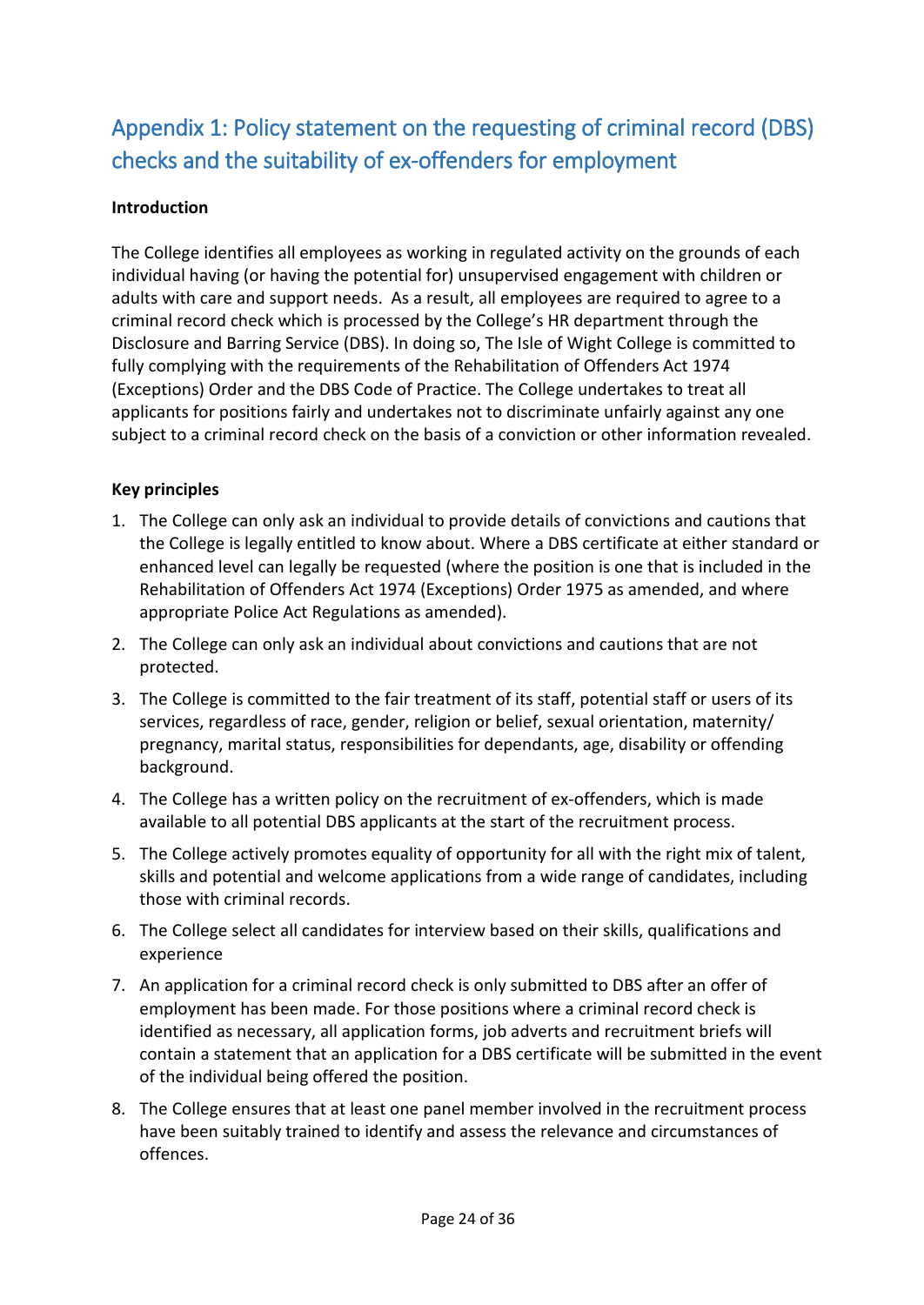- 9. The College also ensures that they have received appropriate guidance and training in the relevant legislation relating to the employment of ex-offenders, e.g. the Rehabilitation of Offenders Act 1974.
- 10. The College, at interview, or in a separate discussion, ensures that an open and measured discussion takes place on the subject of any offences or other matter that might be relevant to the position. Failure to reveal information that is directly relevant to the position sought could lead to withdrawal of an offer of employment.
- 11. The College makes every subject of a criminal record check submitted to DBS aware of the existence of the **[DBS Code of Practice](https://www.gov.uk/government/publications/dbs-code-of-practice)** and makes a copy available on request.
- 12. The College undertakes to discuss any matter revealed on a DBS certificate with the individual seeking the position before withdrawing a conditional offer of employment.

#### **Current staff members**

13. It is a condition within the standard contract of employment that staff inform the College of any criminal convictions during their employment, including those which are 'spent'. Any such notification will be confidential and will only be considered with respect to the individual's suitability for continued employment and in line with statutory guidance relating to education establishments and safeguarding of learners.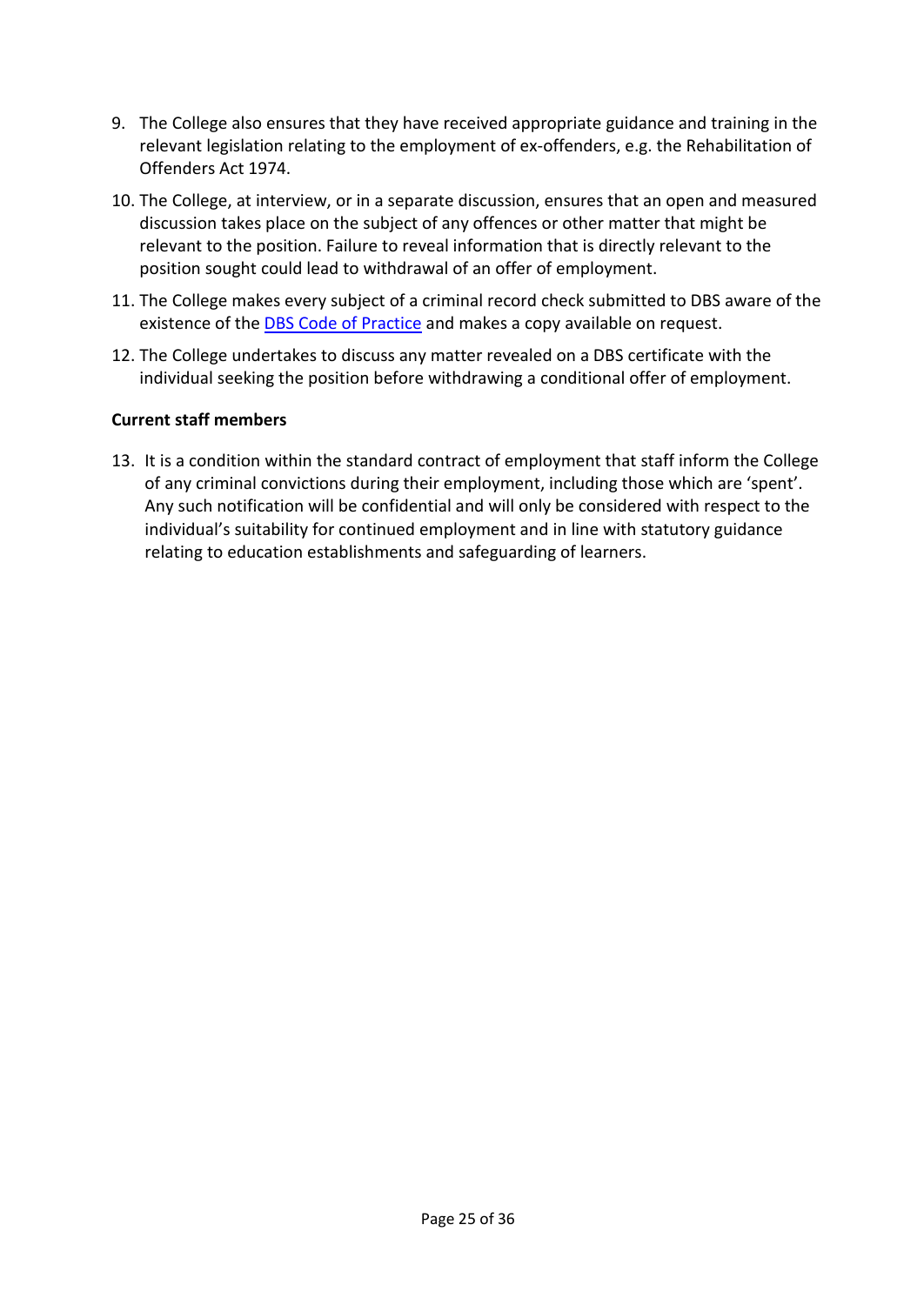## <span id="page-25-0"></span>Appendix 2: Guidance note to applicants on disclosing information about criminal cautions, convictions and other relevant information during the recruitment process

#### **Why does the Isle of Wight College need to ask me whether I have a criminal record?**

As a provider of education to children and adults with support and care needs, the safeguarding of our students is of paramount importance. It is essential that all employees are able to maintain the highest professional standards and the recruitment process and preemployment checks for successful candidates will seek to ensure all employees meet the College's safeguarding requirements.

Due to the nature of The Isle of Wight College's business you are therefore required to disclose certain information concerning your criminal cautions and convictions. You must disclose information about spent and unspent criminal convictions and cautions unless they are protected (see the guidance below for further details).

The Isle of Wight College recognises the contribution that ex-offenders can make as employees and volunteers and welcome applications from them. A person's criminal record may not, in itself, debar that person from being offered employment. Any information given will be treated in the strictest confidence and will be assessed using an objective risk assessment process which the applicant will be asked to participate in. Suitable applicants will not be refused posts because of offences which are not relevant to, and do not place them at or make them a risk in, the role for which they are applying.

## **How do I tell you about any cautions, convictions or other information I think may be relevant?**

If you are shortlisted for attending an interview you will be asked to complete, in confidence, a short declaration (see Annex A) confirming whether you have any relevant cautions or convictions or you are aware of any other information which may make you unsuitable to work with children or adults with care or support needs.

#### **What happens once I provide the information?**

The Human Resources Team will confirm if the information is relevant and this may be discussed in confidence during your interview. If you do declare any relevant information and are subsequently offered employment then the College will undertake a risk assessment with you alongside carrying out the usual pre-employment checks, including a DBS check.

#### **Will providing the information stop me securing employment?**

A caution or conviction in itself may not necessarily be a barrier to you being offered employment and we will consider as part of the risk assessment the overall picture in terms of when the offence(s) took place and any mitigation to determine whether it is appropriate to proceed. In some circumstances the nature of a caution or conviction may mean it is not possible to proceed with offering employment.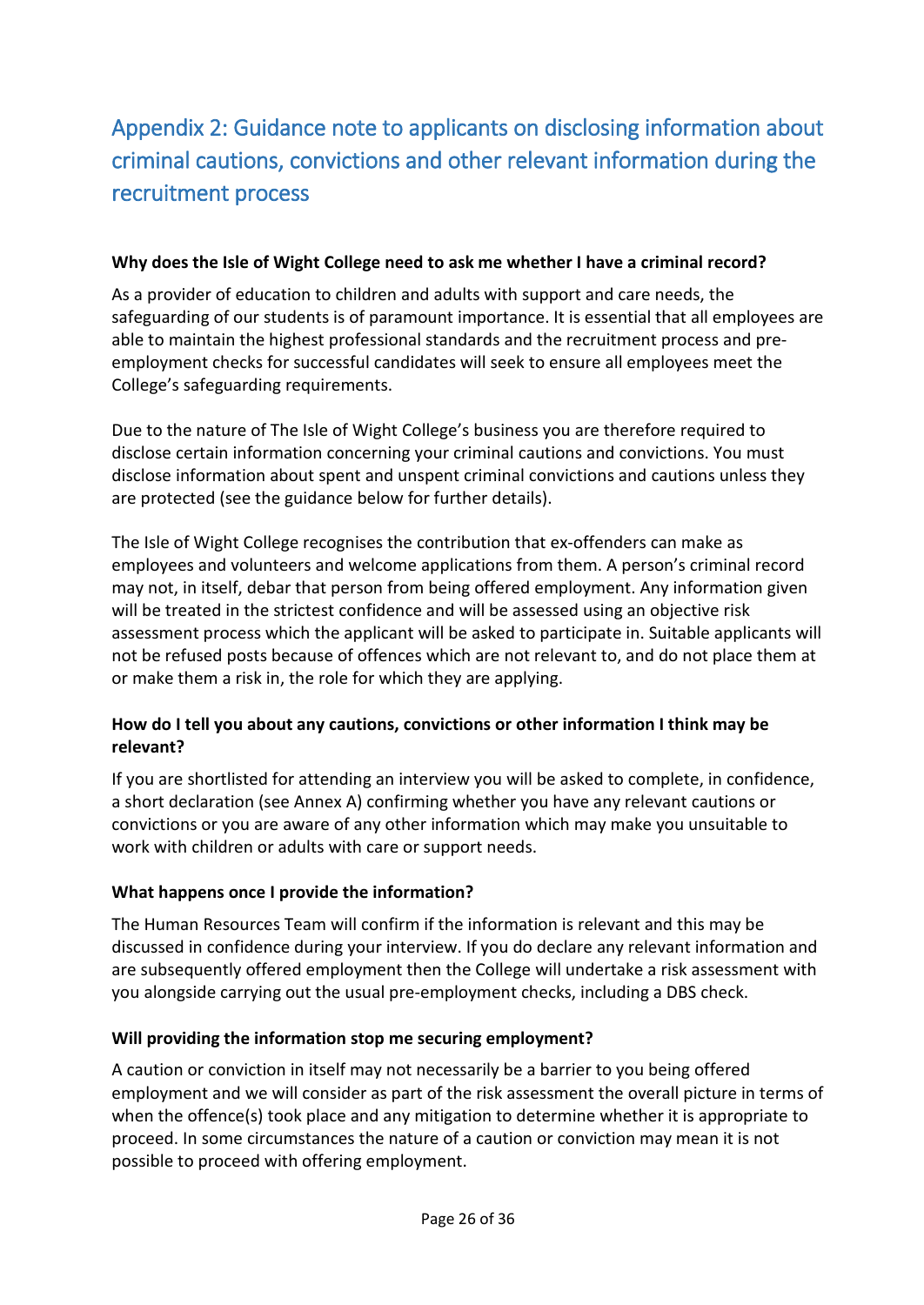#### **How do I find out if I should declare anything?**

The following guidance is provided to help you determine whether you are required to declare any cautions or convictions. This guidance is provided to reflect the requirements of [The Rehabilitation of Offenders Act 1974 \(Exceptions\) Order 1975 \(Amendment\) \(England and](http://www.legislation.gov.uk/uksi/2013/1198/made)  [Wales\) Order 2013.](http://www.legislation.gov.uk/uksi/2013/1198/made) A link to listed offences is include in the guidance below.

If necessary, you may also want to seek further help from the charity NACRO who can provide confidential support and advice: [www.nacro.org.uk/criminal-record-support-service/](http://www.nacro.org.uk/criminal-record-support-service/)

**Please note that it is a potential criminal offence not to declare certain convictions or cautions and may also lead to an offer of employment being withdrawn or employment terminated if the information was not provided at the time of being requested.**

#### **Guidance for applicants who were over the age of 18 when the caution or conviction was issued**

#### **Do I need to disclose my conviction?**

If your answer to any of the following 3 questions is 'yes', you will need to disclose your conviction:

- 1. Is the conviction for a listed offence?
- 2. Did you receive a custodial sentence/sentence of service detention?
- 3. Have you been convicted of any other offence at any time?
- $\triangleright$  If you answered 'no' to the above 3 questions, have 11 years or more passed since the date of the conviction? If it has, you don't need to disclose the conviction.
- $\triangleright$  If less than 11 years have passed since the time of the conviction, you will still need to disclose it.

#### **Do I need to disclose my caution?**

- 1. Is the caution for a listed offence? Further details on what are classified as listed offences can be found [here.](https://www.gov.uk/government/publications/dbs-list-of-offences-that-will-never-be-filtered-from-a-criminal-record-check)
- $\triangleright$  If your answer to question 1 above is yes, you will need to disclose your caution.
- $\triangleright$  If your answer to question 1 above is no and you were over age 18 at the time of the caution, have 6 or more years passed since the time of the caution? If it has, you don't need to disclose the caution.
- $\triangleright$  If less than 6 years have passed since the time of the caution, you will still need to disclose it.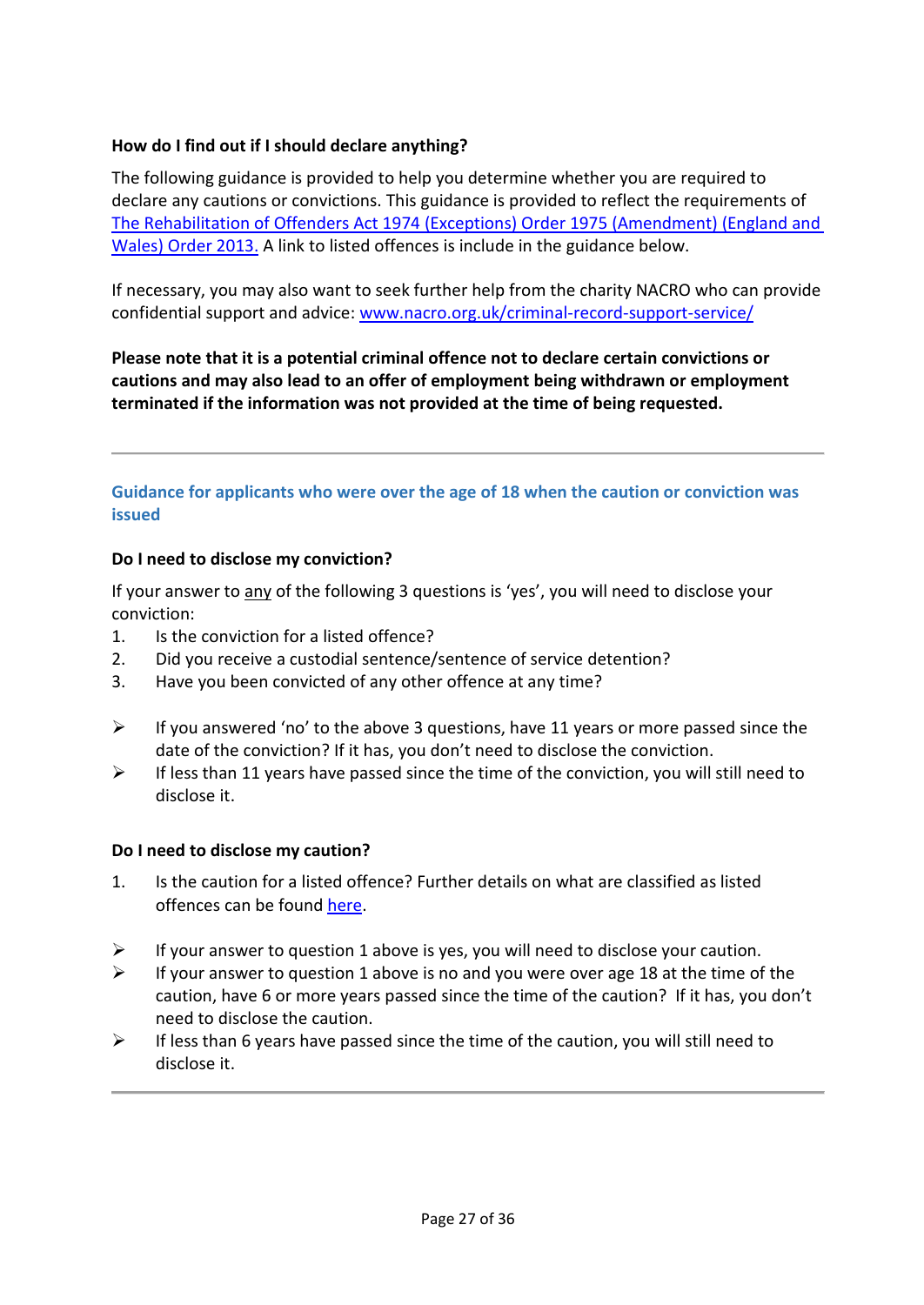## **Guidance for applicants who were under the age of 18 when the caution or conviction was issued**

## **Do I need to disclose my conviction?**

If your answer to any of the following 3 questions is 'yes', you will need to disclose your conviction:

- 1. Is the conviction for a listed offence? Further details on what are classified as listed offences can be found [here.](https://www.gov.uk/government/publications/dbs-list-of-offences-that-will-never-be-filtered-from-a-criminal-record-check)
- 2. Did you receive a custodial sentence/sentence of service detention?
- 3. Have you been convicted of any other offence at any time?
- $\triangleright$  If you answered 'no' to the above 3 questions, has 5 years and 6 months or more passed since the date of the conviction? If it has, you don't need to disclose the caution.
- $\triangleright$  If less than have 5 years and 6 months have passed since the time of the conviction, you will still need to disclose it.

#### **Do I need to disclose my caution?**

- 1. Is the caution for a listed offence?
- $\triangleright$  If your answer to question 1 above is 'yes', you will need to disclose your caution.
- $\triangleright$  If your answer to question 1 above is 'no', has 2 or more years passed since the time of the caution? If it has, you don't need to disclose the caution.
- $\triangleright$  If less than 2 years have passed since the time of the caution, you will still need to disclose it.

All cautions and convictions for specified serious violent and sexual offences, as well as other offences relating to the safeguarding of children and adults with care or support needs will **always** need to be disclosed. Applicants are strongly encouraged to refer to the extensive list of such offences available [here.](https://www.gov.uk/government/publications/dbs-list-of-offences-that-will-never-be-filtered-from-a-criminal-record-check)

*All applicants who are offered employment will be subject to a criminal records check from the Disclosure & Barring Service (DBS) and any appointment will be subject to satisfactory clearance of this check and any other relevant pre-employment checks.*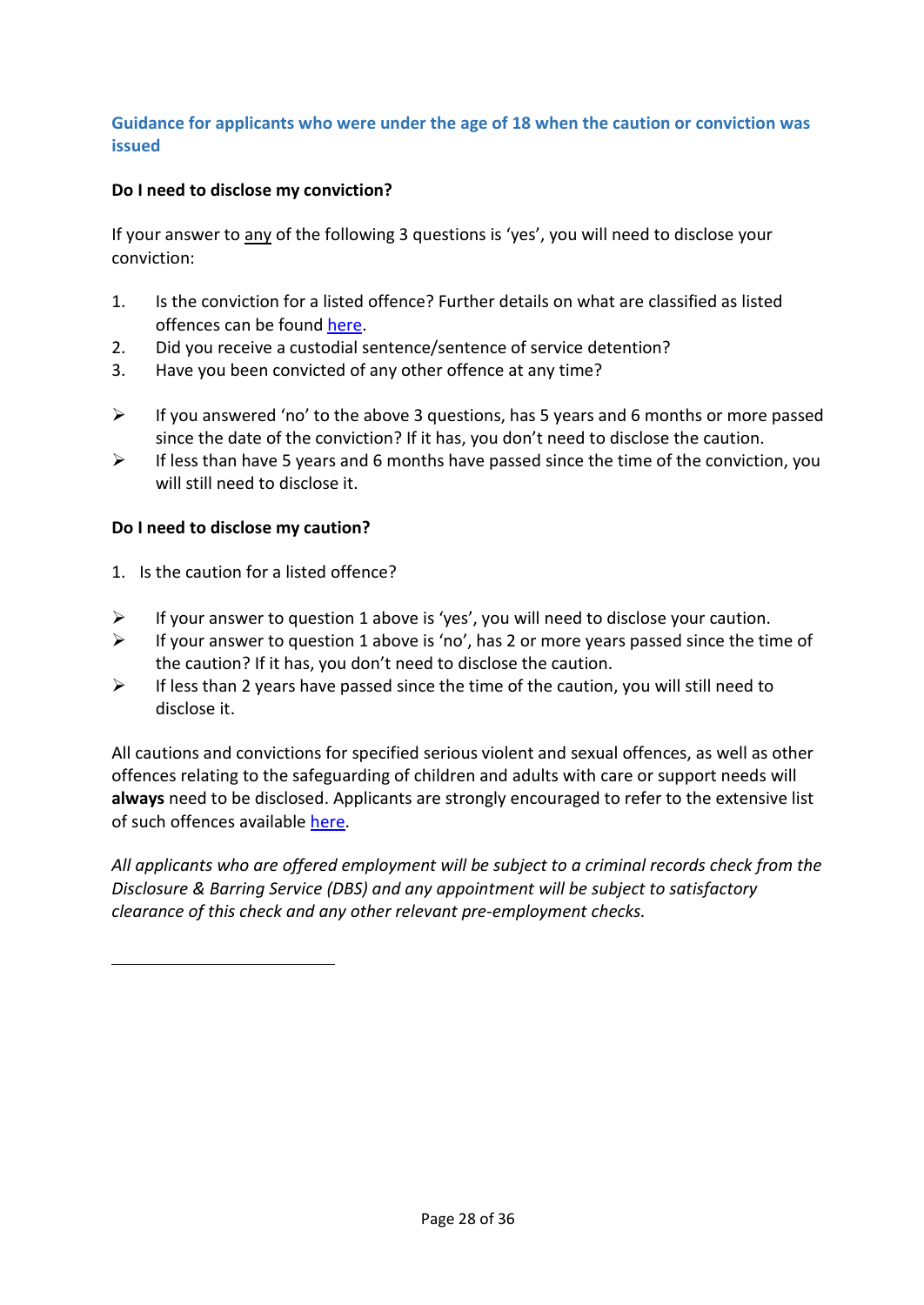#### **Annex A STRICTLY CONFIDENTIAL**

#### **Declaration of relevant criminal records or other information regarding suitability to work with children or adults with care or support needs**

All shortlisted candidates will be asked to complete the following declaration before attending interview.

You should include any relevant criminal record details as well as any other information relating to your suitability to work with children or adults with care or support needs as follows:

- $\triangleright$  Relevant criminal records from the UK (see guidance notes for further details)
- $\triangleright$  Information about any criminal offences committed abroad where the offence is in line with the law as applicable in England and Wales (e.g. not in line with the law of the overseas country)
- $\triangleright$  a prohibition from teaching
- $\triangleright$  being included on the barred list, prohibiting you from working with children and/or adults with care or support needs
- $\triangleright$  disqualification from providing childcare;
- $\triangleright$  if you are known to the police and children's social services in the UK
- $\triangleright$  any other relevant overseas information in line with the above categories.

Any information provided will be treated in the strictest confidence and in line with the College's Privacy Policy for Employees / Prospective Employees. If you have any queries about any of the above please refer to the accompanying guidance or please contact the Human Resources Team at [hr@iwcollege.ac.uk](mailto:hr@iwcollege.ac.uk) to arrange for a confidential discussion.

#### **Candidate Declaration**

| Name:                                                                                 |  |
|---------------------------------------------------------------------------------------|--|
| <b>Position applied for:</b>                                                          |  |
| Any relevant criminal record<br>information:                                          |  |
| (please state 'none' if you have<br>no information to declare)                        |  |
| Any other relevant information<br>in line with any of the<br>categories stated above: |  |
| (please state 'none' if you have<br>no information to declare)                        |  |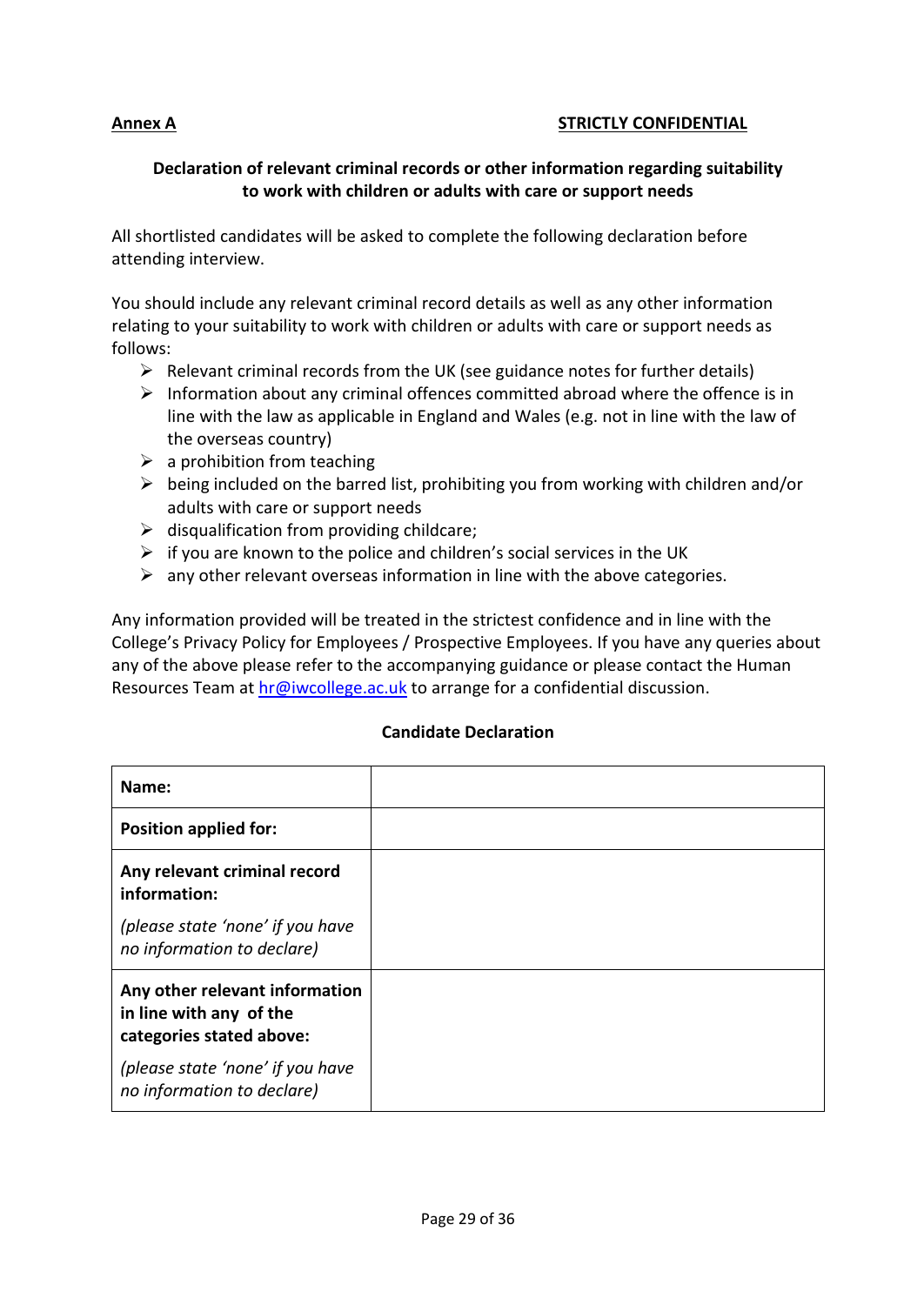**I confirm I have provided a full and accurate declaration of all the information requested above.** 

**I understand that the information provided will be used to assess my suitability for the role using an objective risk assessment process as set out in the Isle of Wight College's Safer Recruitment and Selection Procedure.**

| Signed:                                                                                                                               |  |
|---------------------------------------------------------------------------------------------------------------------------------------|--|
| An electronic or typed signature will be<br>accepted where the document is emailed from<br>your own email address to Human Resources. |  |
| Dated:                                                                                                                                |  |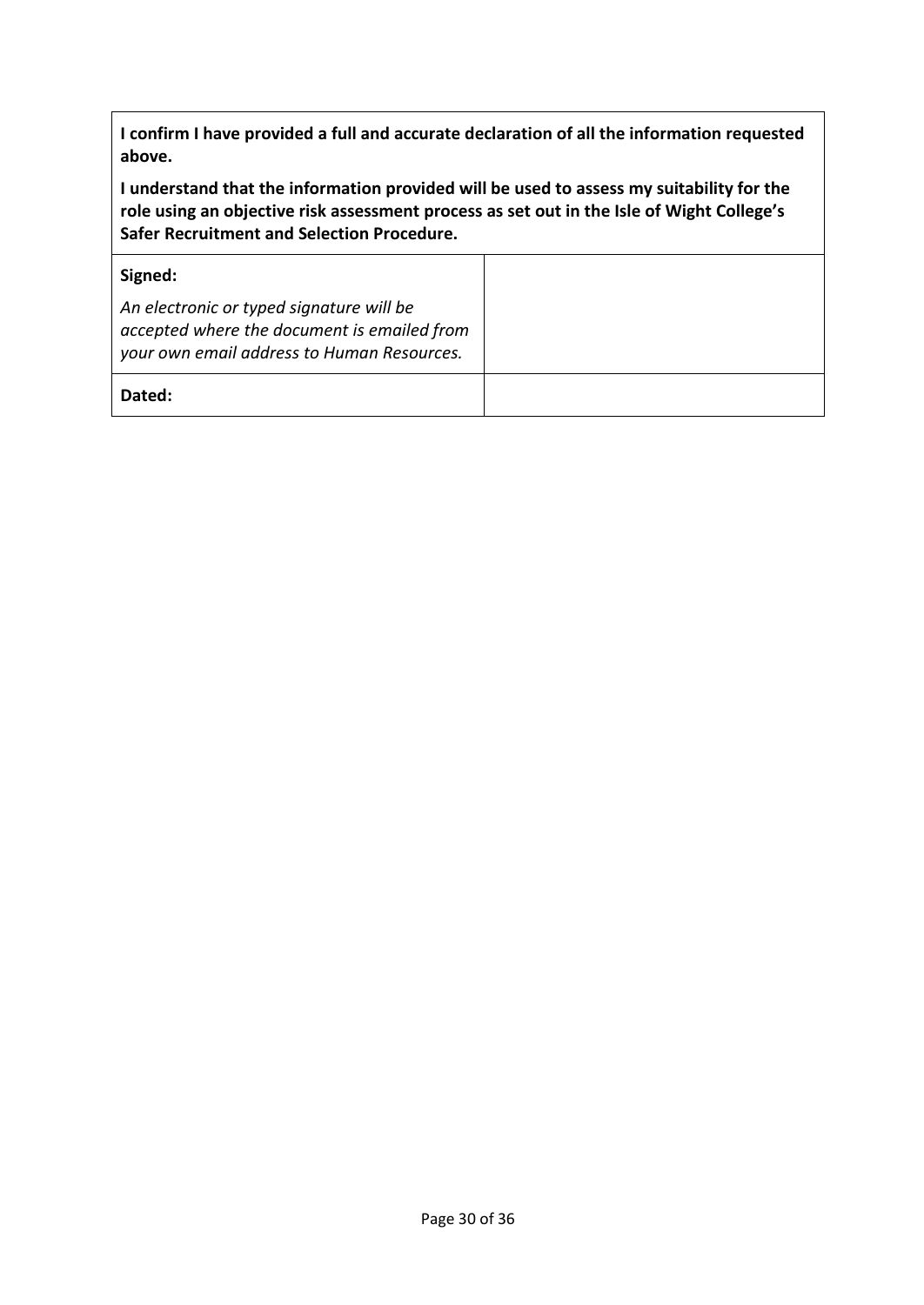## <span id="page-30-0"></span>Appendix 3: Guidance on risk assessment for the employment of ex-offenders

## **1. Automatic barring from employment**

- 1.1 Under the Protection of Children Act 1999 and the Criminal Justice and Courts Services Act 2000 it is unlawful for the college to employ persons, regardless of any mitigating circumstances, who will be engaged in regulated activity and will have regular contact with children or may be providing personal care to vulnerable adult students; and who are included on the list maintained by the DBS of people judged to be unsuitable to work with children or adults with care or support needs where appropriate. Unsuitability includes but is not limited to certain previous convictions.
- 1.2 Therefore, the college **will not** employ persons who are barred from working with children or where appropriate adults with care or support needs for the reasons detailed above.
- 1.3 It is the college's normal policy to consider it a **high risk** to employ persons, who may have regular contact with children or adults with care or support needs if they have been convicted or charged **at any time** of the following offences against both children or adults:
	- murder
	- manslaughter
	- rape
	- other serious sexual offences
	- grievous bodily harm
	- and/or other serious acts of violence
	- serious class A drug related offences
	- robbery/burglary/theft
	- deception/fraud.

## **2. Guidance for decision-making**

- 2.1 Apart from cases covered by paragraph 1.1, having a criminal record must not automatically bar a person from employment. Employers are required to consider whether 'the conviction or other matter revealed is relevant to the position in question'. Employers must look at both the job and the person and weigh up whether there is a risk to the service user(s) against possible safeguards and precautions. The foremost duty is the safety of our children and adults with care or support needs. Guidance can be sought from the Human Resources team.
- 2.2 The Risk Assessment document (Appendix 4) is used to guide decision makers and to ensure consistency of decision making. The Risk Assessment will be completed by the Recruiting Manager, Director of HR (or HR Adviser) and the Designated Safeguarding Lead or their Deputy, or another member of Senior Management Team in their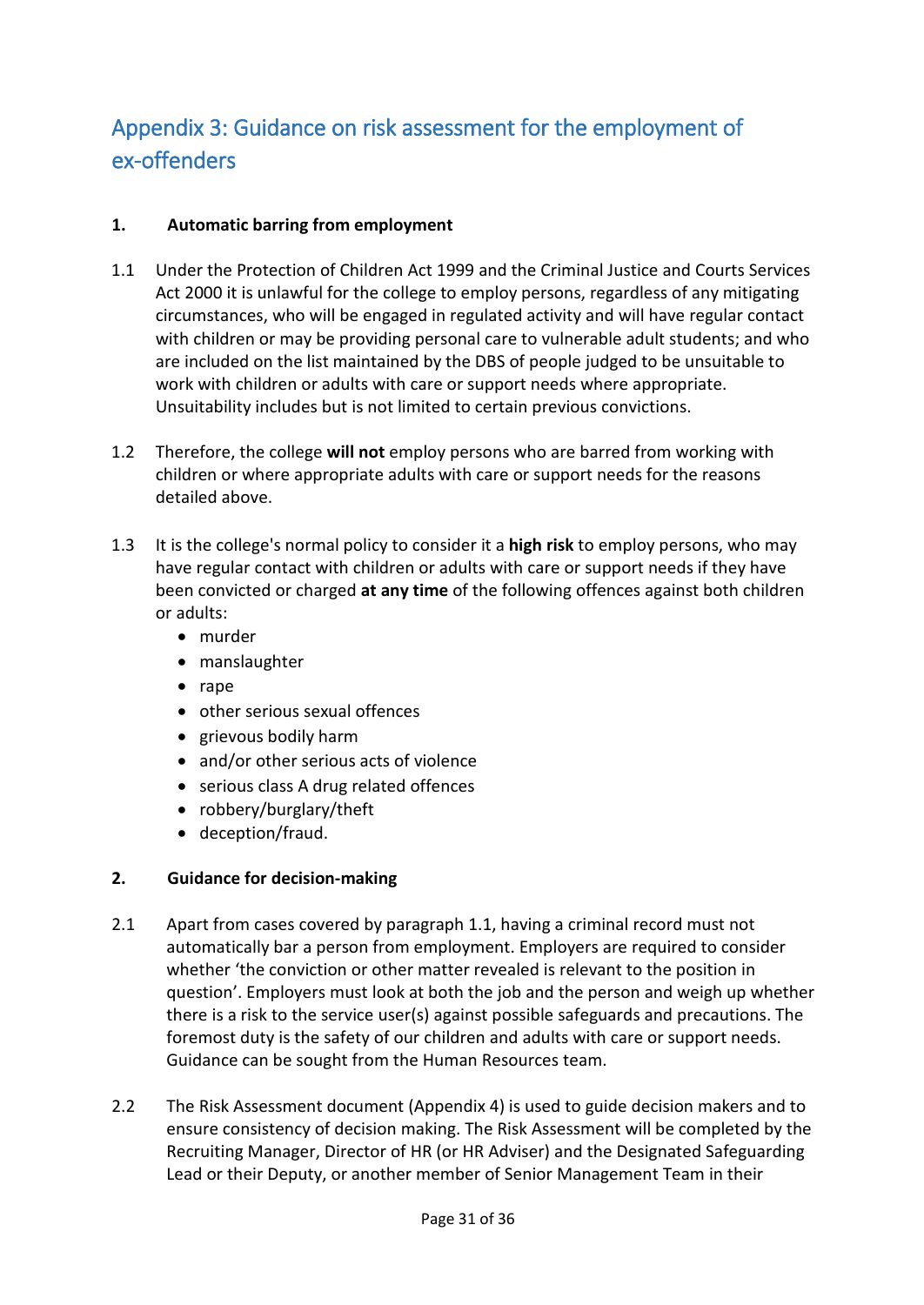absence. The prospective employee may be requested to attend a meeting before a final decision is taken to further discuss the details of the Risk Assessment and the nature of the offences.

- 2.3 When a decision has been made the prospective employee will be informed of the outcome. Where an offer of employment is confirmed the Risk Assessment will be stored on the employees HR folder during the course of their employment with the college and destroyed in line with standard data protection procedures once they have the left the college.
- 2.4 The following examples, whilst not exhaustive, can be used as a guide for conducting the risk assessment:
	- Sexual offences against a child offer of employment should not be made.
	- Other sexual offences the circumstances, age of the conviction, the type of job they are to be doing and the specific duties and the client group they are working with. If any doubt an offer of employment should not be made.
	- Recent serious violent crimes and supply of drugs, or a pattern of possession which is recent would usually result in an offer of employment not being made.
	- One off possession of cannabis, especially if some years ago offer of employment would usually be made.
	- Any convictions for theft, fraud, criminal damage etc. are taken more seriously if the person has access to money, equipment or property. An offer of employment would depend on the circumstances and the age of the conviction.
	- Several drink driving and other driving offences where driving/escorting children or adults with care or support needs is a requirement of the job – offer of employment would not usually be made.
	- One-off drink driving and other driving offence where driving/escorting children or adults with care or support needs is a requirement of the job and where the appointing officer is happy there is no longer an issue - offer of employment may be made.
	- One off minor violence or petty criminal offences which can be explained (for example relating to when an individual was a young person and where they can demonstrate a significant period of good character since the incident(s) took place. In these cases employment is usually offered but will depend on what the job is, the age at which the offence(s) took place and the person's attitude towards the offence(s).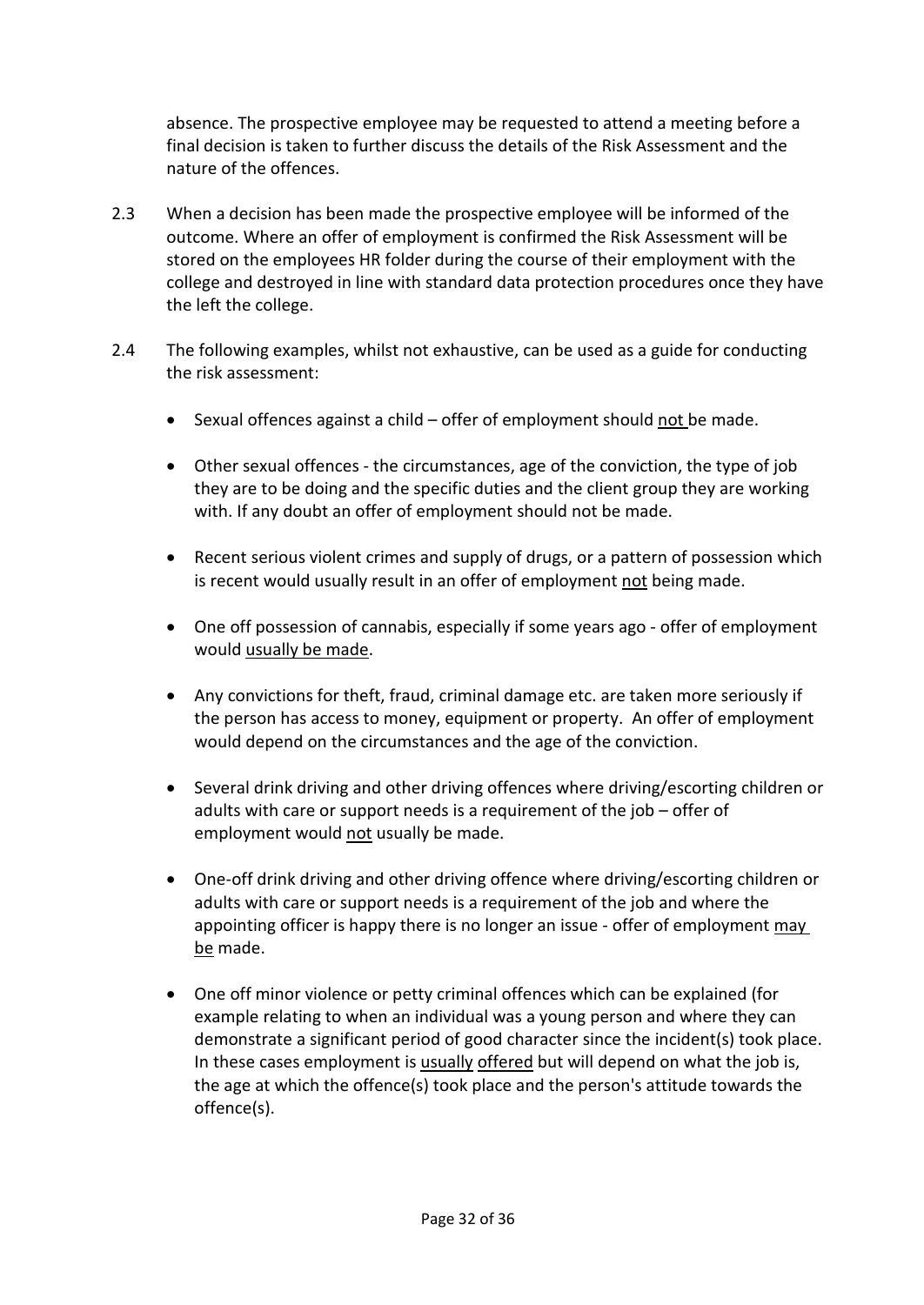## <span id="page-32-0"></span>Appendix 4: Risk Assessment Form

*To be used to assess the suitability of the applicant for their proposed position, in light of matter(s) disclosed on their DBS Certificate. To be completed by two managers in consultation with the Designated Safeguarding Lead and the Director of HR if neither of these two postholders are involved in the assessment directly.*

| Name of applicant:     | Position applied for: |
|------------------------|-----------------------|
| Date of birth:         | Type of disclosure:   |
| Disclosure issue date: | Disclosure Ref. No:   |

Date of Risk Assessment: ............................................................................

Risk Assessment undertaken by: ................................................................

Prior to completing this form, please refer to the additional guidance notes in Appendix 2.

Please ensure that the Risk Assessment process form is completed in full and that a full account is given of any matters which have been disclosed.

| <b>Question</b>                                                                                                                                   | Applicable<br>(delete as<br>appropriate) | <b>Comments</b><br>This must be completed with full details | Risk?<br>Barred/High/<br>Medium/Low |
|---------------------------------------------------------------------------------------------------------------------------------------------------|------------------------------------------|-------------------------------------------------------------|-------------------------------------|
| Did the applicant<br>declare the matters on<br>the DBS Disclosure<br>Application form, at<br>shortlisting, or at<br>interview? If not why<br>not? | Yes / No                                 |                                                             |                                     |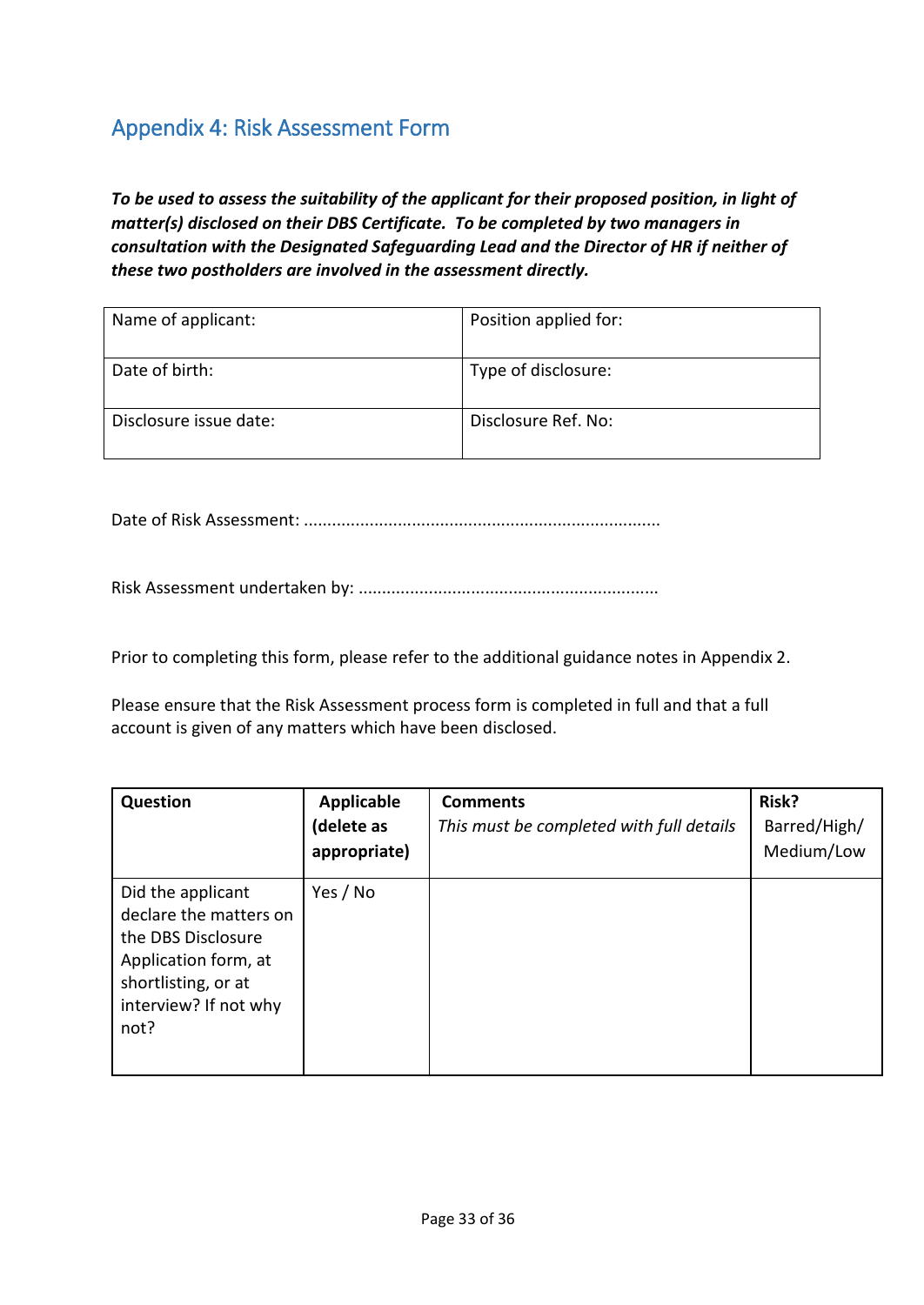| Does the individual<br>agree that the<br>information detailed on<br>the DBS Certificate is<br>correct?                      | Yes / No                       |  |
|-----------------------------------------------------------------------------------------------------------------------------|--------------------------------|--|
| Does the individual<br>regret the matter(s) or<br>what is their attitude<br>towards the matters<br>now?                     | Yes / No<br>/Not<br>applicable |  |
| Would they do<br>anything differently<br>now?                                                                               | Yes / No /<br>Not applicable   |  |
| Have the individual's<br>circumstances changed<br>since the conviction?<br>E.g. location, friends,<br>partner, education?   | Yes / No /<br>Not applicable   |  |
| Were there any<br>mitigating<br>circumstances? (E.g.<br>peer pressure,<br>financial need or lack<br>of judgment)            | Yes / No /<br>Not applicable   |  |
| Do the matters<br>disclosed form any<br>pattern? (E.g. is there a<br>cycle or history,<br>reoccurrence, repeat<br>offences) | Yes / No /<br>Not applicable   |  |
| Can the applicant<br>demonstrate any<br>efforts not to<br>reoffend? (E.g.<br>Rehabilitation<br>Course)                      | Yes / No /<br>Not applicable   |  |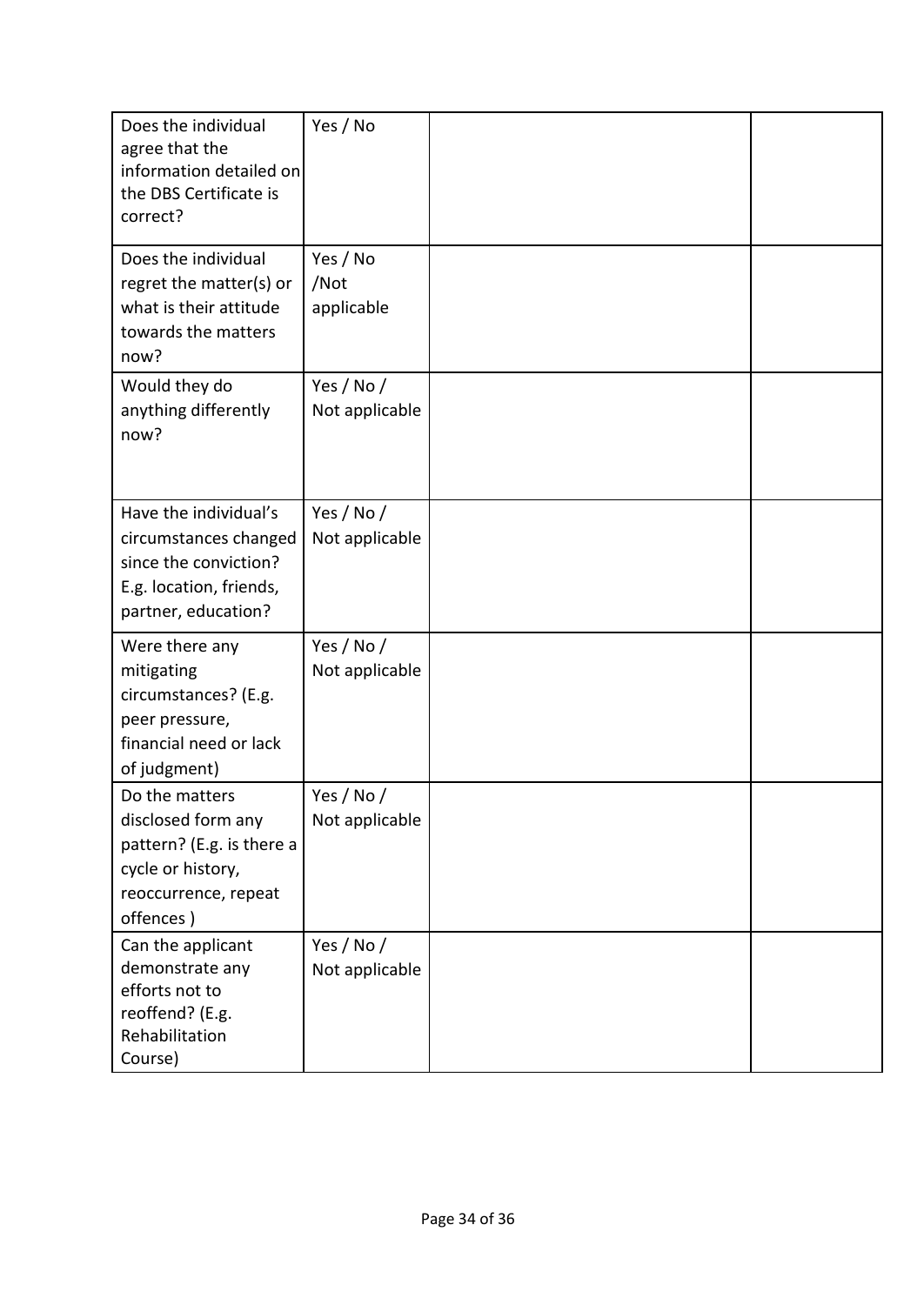| What is the nature of<br>the contact the<br>individual has with<br>children / adults with<br>care or support needs? | Yes / No /<br>Not applicable |  |
|---------------------------------------------------------------------------------------------------------------------|------------------------------|--|
| Can any safeguards be<br>implemented to<br>reduce/remove any<br>risk? (E.g. no<br>unsupervised contact)             | Yes / No /<br>Not applicable |  |
| Will the nature of the<br>post present any<br>realistic<br>opportunities for<br>re-offending?                       | Yes / No /<br>Not applicable |  |
| Does the post have any<br>direct contact with the<br>public and how<br>vulnerable are they?                         | Yes / No /<br>Not applicable |  |
| What supervision is<br>available and how<br>readily?                                                                |                              |  |

| Recommendation/additional comments from the interviewer |  |
|---------------------------------------------------------|--|
|                                                         |  |
|                                                         |  |
|                                                         |  |